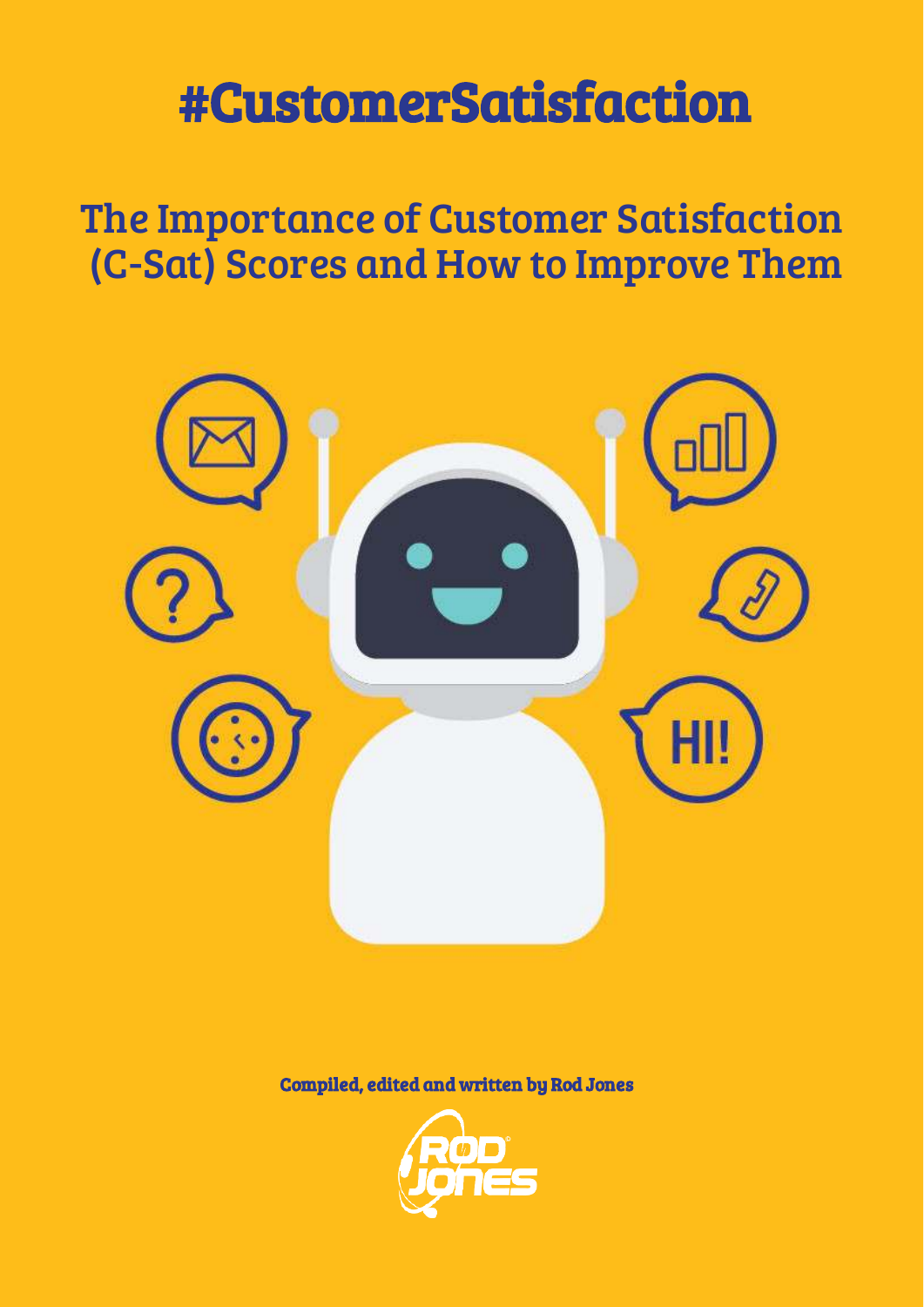#### THE IMPORTANCE OF C-SAT SCORES & HOW TO IMPROVE THEM

Many highly experienced consultants and contact centre executives will agree that one of the fundamental measurements of success for just about any customer-service or sales orientated contact centre, is Customer Satisfaction or as it is also known CSAT. You measure it and improve it- and one great way to do it is through CSAT scores.

By focussing attention on seeking to understand what drives or influences CSAT in your contact centre, it becomes possible to implement whatever changes or interventions may be deemed appropriate to drive up the CSAT scores. In all probability, by making many small changes to some processes, procedures and operating methods, overall operating efficiencies will definitely improve, costs will be reduced, and staff satisfaction will improve.

In this article I will cover some of the best ways to improve Customer Service and Customer Satisfaction in the call centre. My advice is based on nearly 40 years of experience both running large-scale contact centres and providing call centre training and consulting services to operations in South Africa and in many other countries. I have also gathered and presented in this article, a great deal of information from numerous CSAT-related articles written by many different subject matter experts and published on the amazing CallCentreHelper.com website.

I urge all contact centre and CX professionals to subscribe to the CallCentreHelper.com newsletter and to visit the website where you will find an enormous library of easily accessible information.

Rod Jones Johannesburg. July 2021 rod@rodjones.co.za www.rodjones.co.za

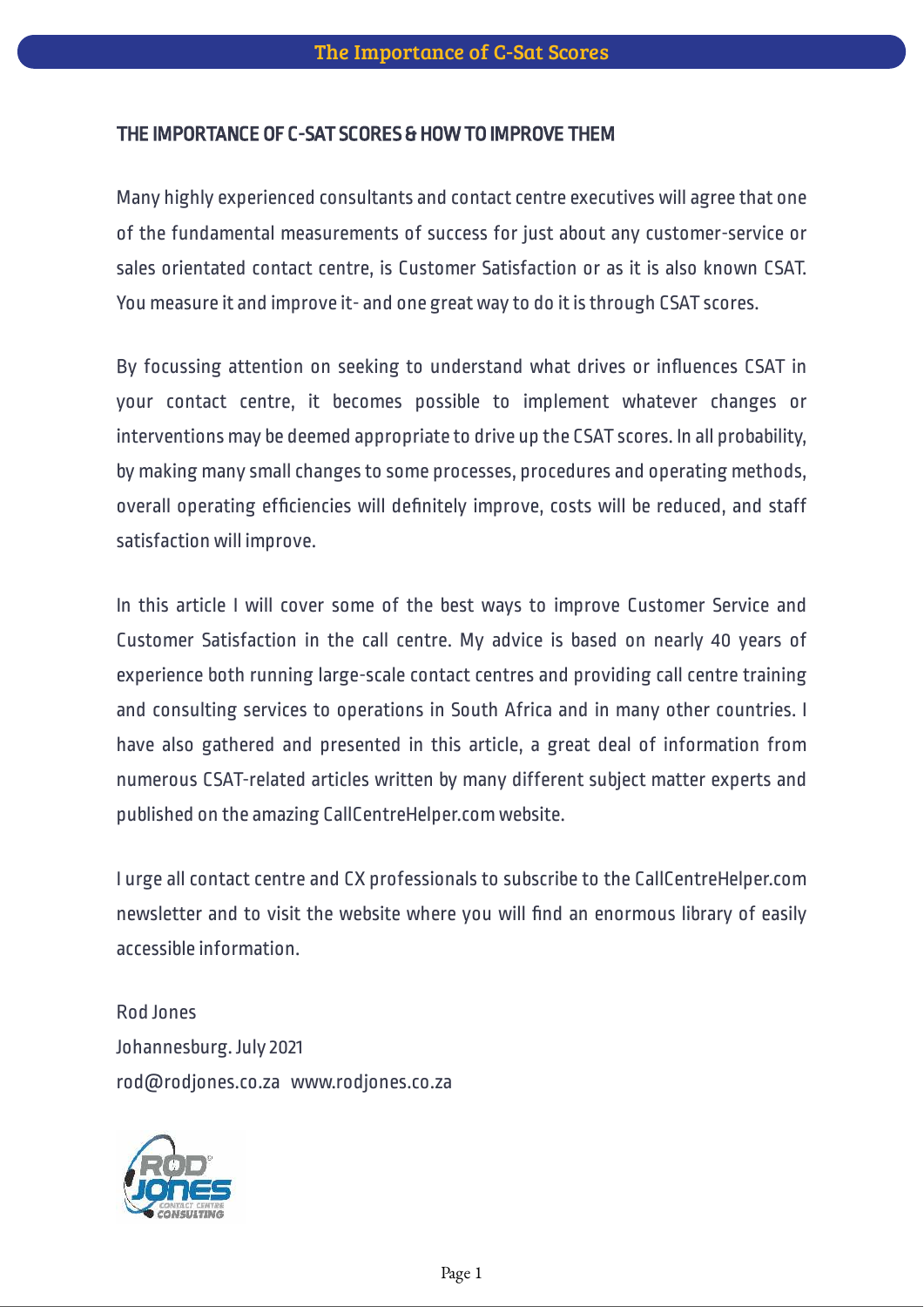### Introduction

First, I will discuss what CSAT means in the call centre and how to improve your call centre's CSAT score fast.

The main reason why businesses measure Customer Satisfaction is to ensure Customer Retention, a crucial factor in long-term business growth. The more customers that a company can keep loyal for longer, the better will be the company's overall performance. Customer Loyalty and Customer Retention are therefore two of the most important metrics for just about all businesses.

Although there are numerous other factors that drive and influence Customer Loyalty, high Customer Satisfaction scores generally correlate with high Customer Loyalty.

CSAT is a measurement that is based on customer feedback. In a nutshell, you measure the percentage of customers that are satisfied (or very satisfied, or not satisfied at all) with your services. In most cases, the term "CSAT" is used in connection with "CSAT Score," which refers to the numerical measure of customer satisfaction. The higher the percentage of positive customer satisfaction feedback, the better your CSAT score will be.

Customer satisfaction (CSAT) scores can be great indicator of overall performance, but how can they be used to benefit the the overall performance of the contact centre?

#### Let's start at the beginning..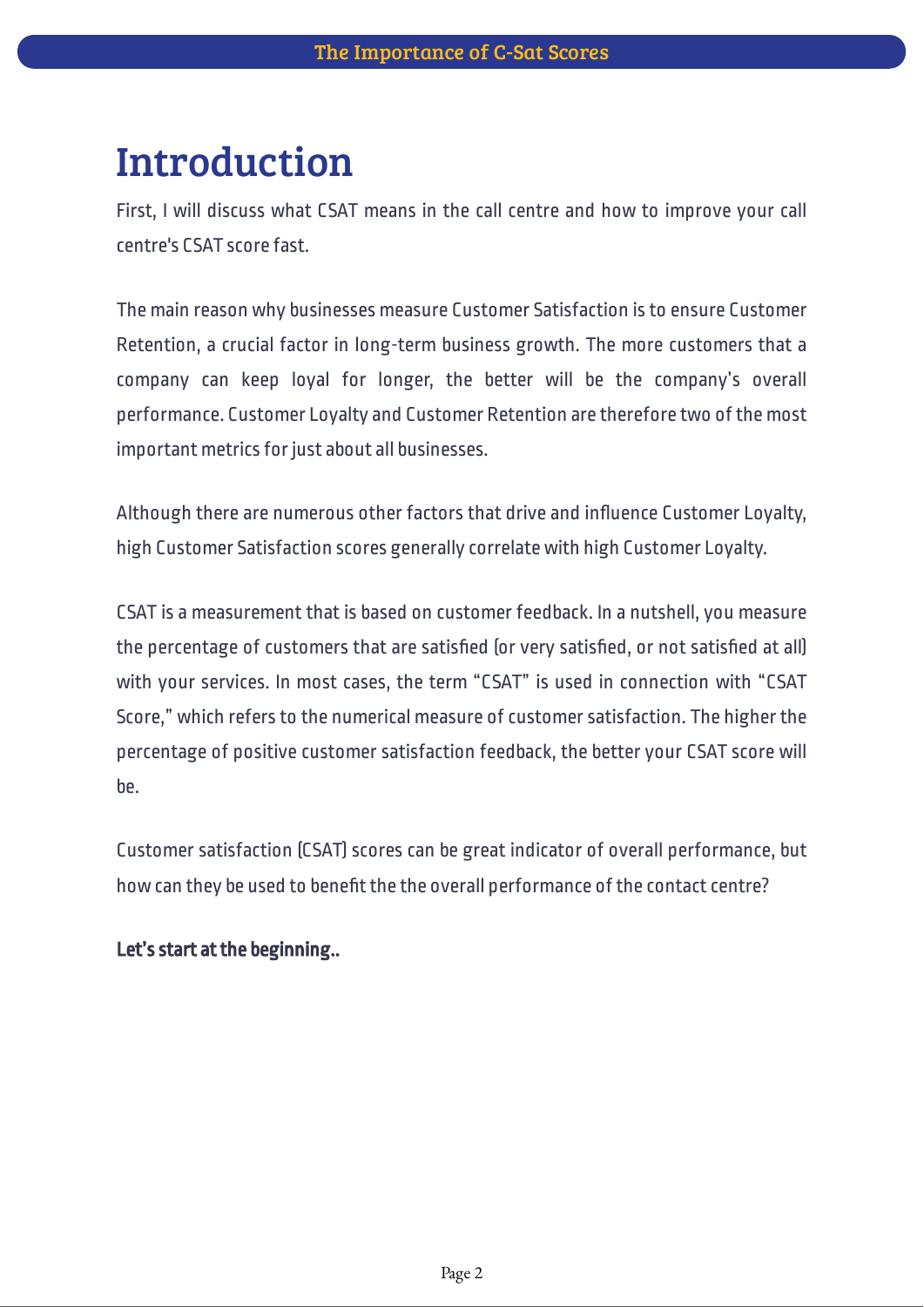### What Matters Most to Customers?

In general terms, when engaging with a contact centre, customers want to achieve three things: -

Success ... The want a favourable outcome to the main reason why they are calling or connecting with the contact centre.

Least Effort ... They want the interaction to be a fast and as seamless and as effortless as possible.

Emotions ... They want to feel good about the interaction and happy with the experience and the outcome.

The answer that most contact centre professionals will agree on, is that the emotional dimension is in fact what matters most in just about all contact centre customer engagements. It is how the customer feels, before, during and, particularly after the call or interaction. Emotion has the greatest impact on Customer Satisfaction and Customer Loyalty. Emotion influences the actions and behaviour of customers. So, the physical and emotional feelings that the interactions between the customer and the agent evoke, will have a significant impact on their loyalty to the company, brand, product or service; and therefore, a massive impact on the CSAT score!

So, if you can identify the key drivers of CSAT and work on methods to score these individually on their importance to the customer, it becomes a great deal easier to highlight key opportunities to improve the contact centre's service and CSAT scores.

It stands to reason that when we discover what matters most to the customer, we can start to improve the contact centre's CSAT and any other quality scorecards.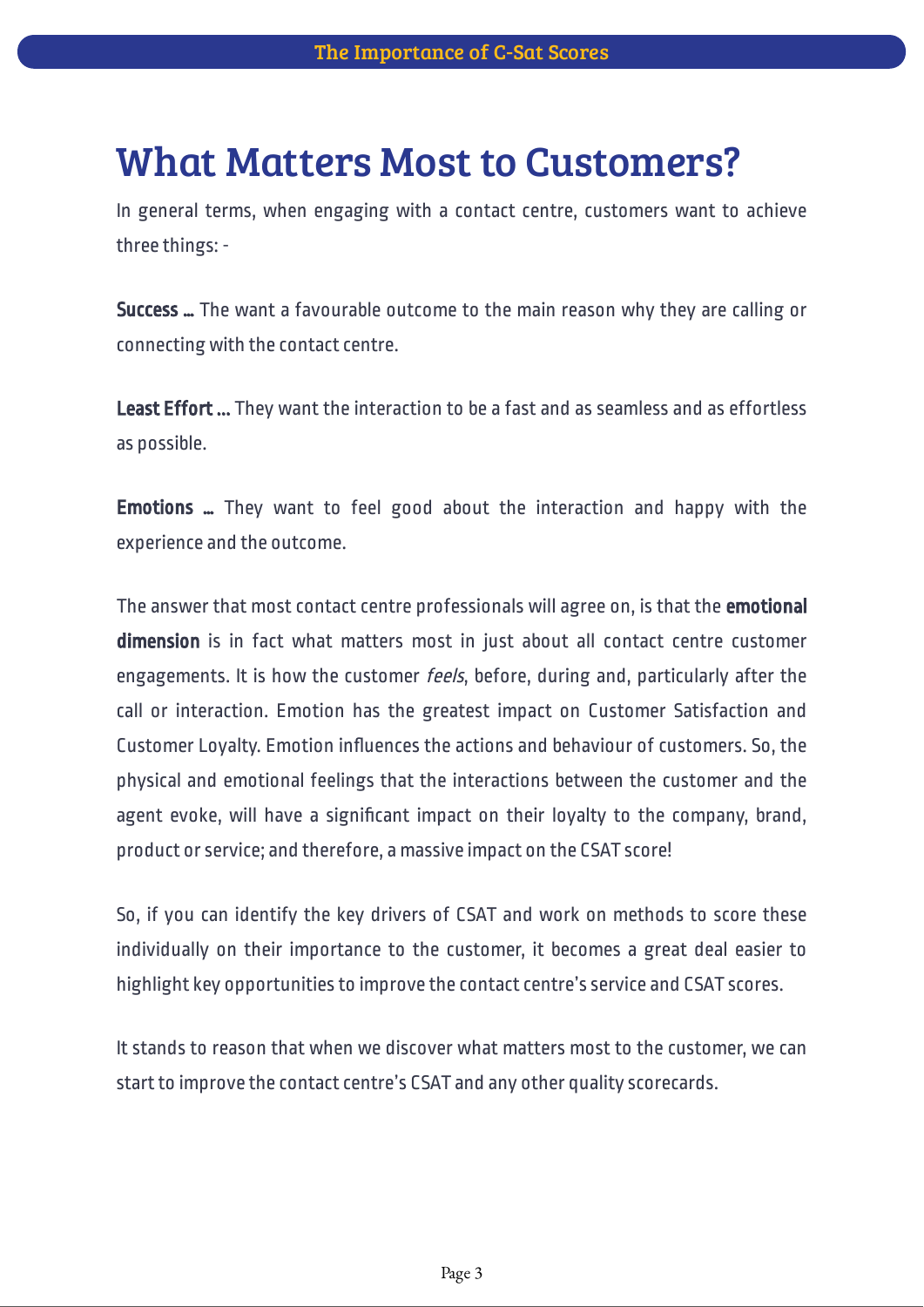### How is CSAT measured?

To measure CSAT the operation needs to engage directly with a significant portion of their customer base across all relevant touchpoints (e.g. Telephone, Chat, email, social channels, face-to-face etc) and to carry out structured and consistent Customer Satisfaction surveys. Such surveys are typically done by means of automated post-call IVR questions, by email or by means of short telephone interviews.

### How is C-Sat Calculated?

CSAT in the call centre is generally measured by a variation of a standardised question on a 1-3, 1-5, or 1 or 0-10 scale: For example: "How would you rate your satisfaction with (company)?"

The Customer Satisfaction Score (CSAT) is measured on a percentage scale, with 100% being complete customer satisfaction, and 0% with no customer satisfaction.

There are two main ways to calculate and report on the contact centre's CSAT score

CSAT (average) = Sum of all score values / number of all scores

CSAT (percentage) = (number of all positive scores / number of all scores) x 100

### What is a good CSAT score?

As every contact centre operation has a distinctly different mix of Company, Brand, Products, Services, Use of technologies and Culture, it is extremely difficult to compare one CSAT score to another. However, it is safe to say that the contact centres should strive to maintain as high a CSAT score and possible. 100% would be perfect! (Sadly, its not a perfect world.)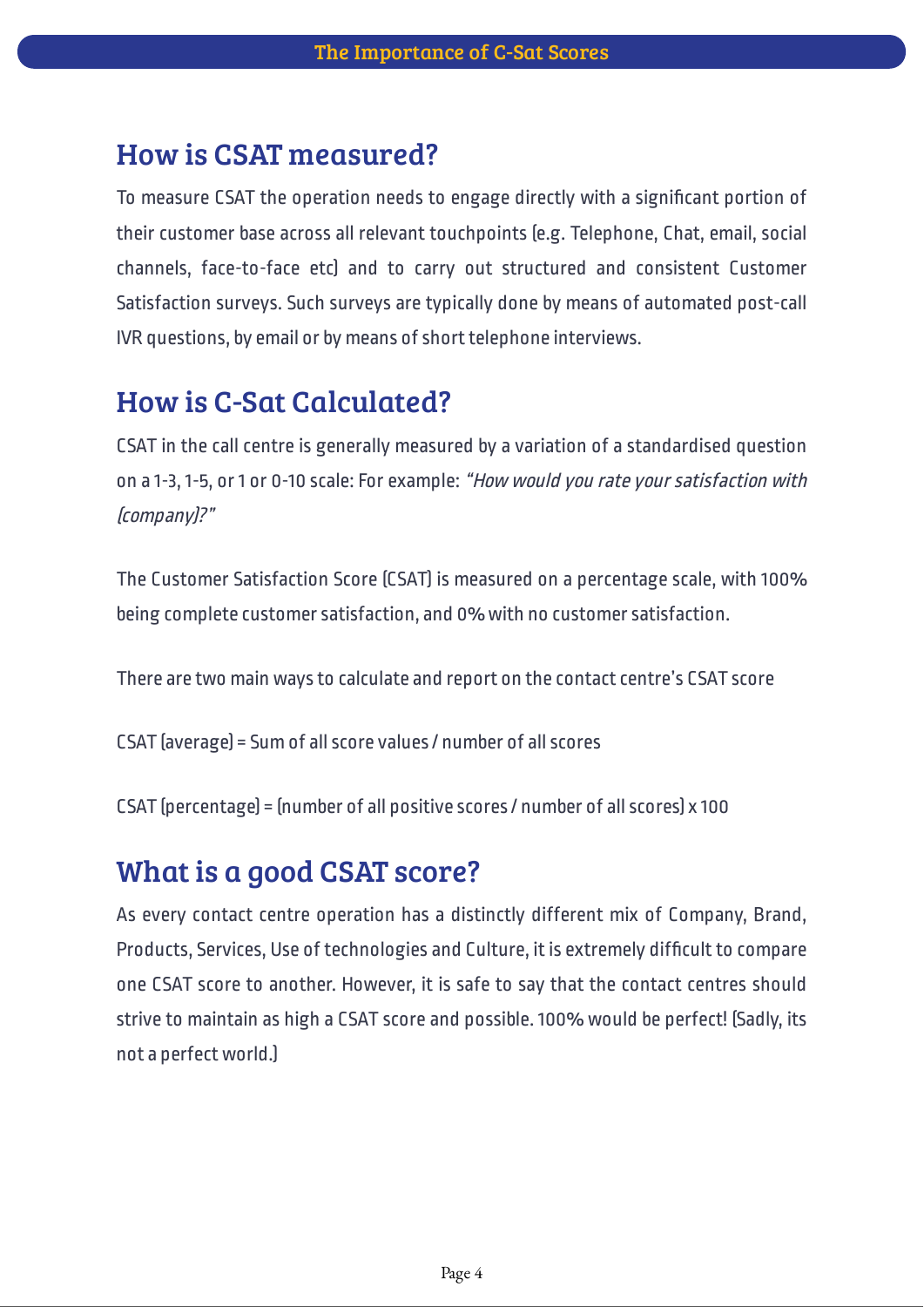It is also important to remember that CSAT scores will definitely change if the customer is asked different questions about different aspects of the interaction. As an example: A customer may be 100% satisfied with the product or service but had a poor experience with the contact centre agent. Or visa versa. Or, they may have had a great interaction with the agent but have been seriously let down by another department or another element of the value chain. For example, a retail outlet or the distribution or logistics network.

### IMPROVING CSAT

#### How to Increase CSAT Scores in the Call Centre

There is a well-proven phrase: "What can be measured, can be managed" or similarly, "What can be measured, can be improved". So, let us take CSAT as the starting point for improving the overall performance of our contact centre operations.

#### Monitor and Track Related Call Centre KPIs

If you are searching for ways to improve CSAT scores in your call centre, start with the data that is provided by your call centre reporting or analytics software. Key metrics reports, including total calls answered, total calls abandoned, average hold time, and the number of calls handled by each agent can provide invaluable insights into your call centre's current customer service levels.

Keep an eye on related KPIs, such as First Contact Resolution, as you work to improve CSAT scores in your call operation. According to the authoritative US contact centre organisation ICMI, contact centres see a 1% increase in Customer Satisfaction scores for every 1% improvement in First Contact Resolution (FCR)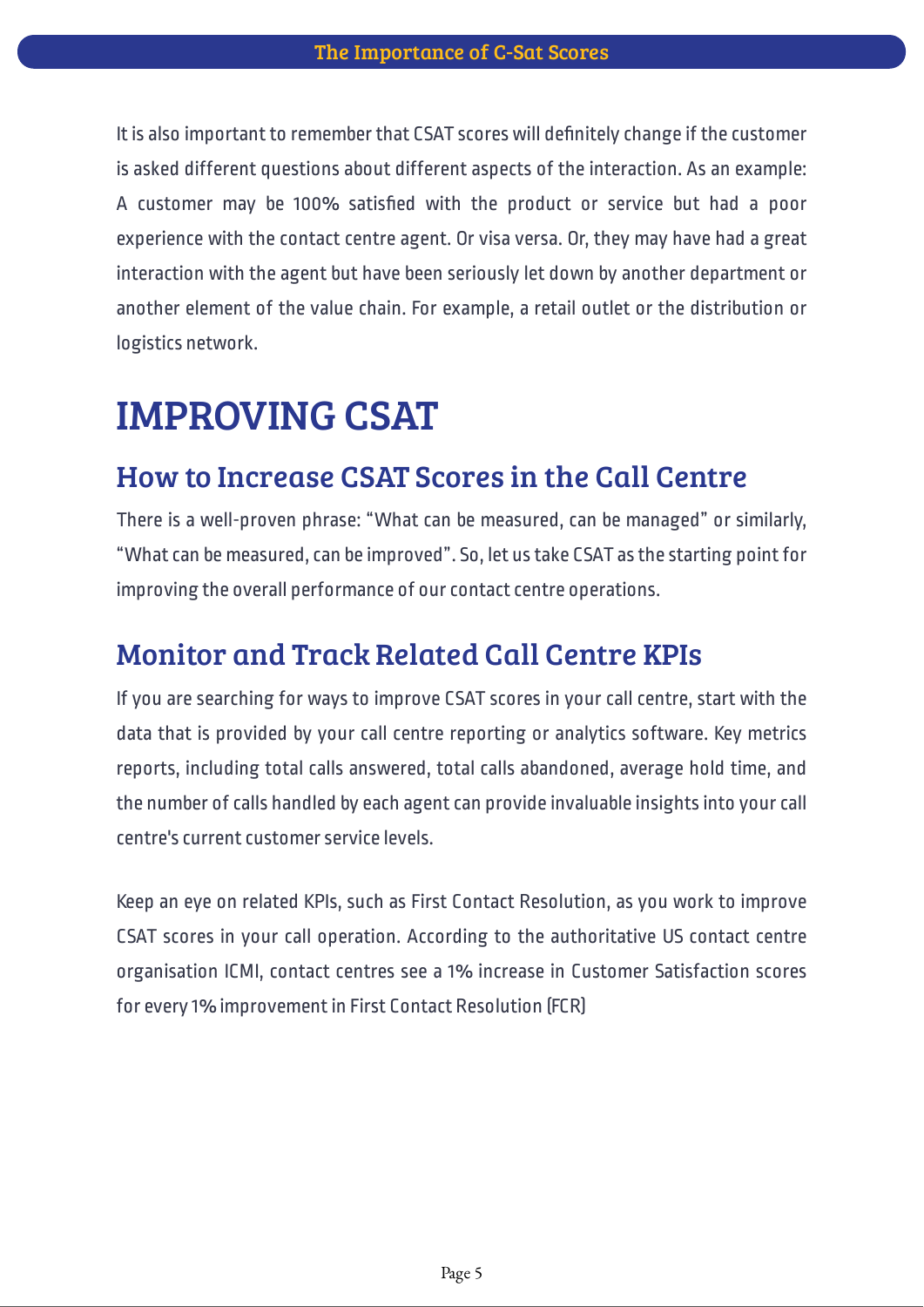### Some Ways to Increase CSAT Scores in the Call **Center**

Whether you use CSAT follow up surveys after calls, or simply ask your customers to rate their experience with a Net Promoter Score, you undoubtedly have some method of benchmarking where your company stands when it comes to Customer Satisfaction. And as we all know, what gets measured gets improved. So, where do you begin when you're ready to improve CSAT scores in your call center?

## Here's the First Set of Techniques

### 1. Focus on Personal Interactions with Your Customers

Most modern contact centres use some form of Interactive Voice Response (IVR) to help to manage inbound calls; to provide in-IVR information and to use the IVR technology to route calls to the most appropriate agents.

While IVR systems can provide contact centres with significant efficiency improvements and cost-savings, inappropriate use of IVR methods and technologies can have a negative impact on customer experience (especially if the call flows are complicated and specifically, if there is no easily accessible option to speak with a live agent). Although it may cost more in the short term to staff more 'live' agents to field the calls that would otherwise have been handled by the IVR, you can recoup those costs by retaining more customers; plus, your agents will have the opportunity to upsell and cross-sell to your existing customers, providing additional revenue streams.

Studies have shown that more real-time, *personal* interaction with customers leads to significantly higher call center CSAT scores. Use your IVR system as a tool to enable and optimize the most effective routing to achieve better one-on-one interactions with your callers for improved CSAT scores.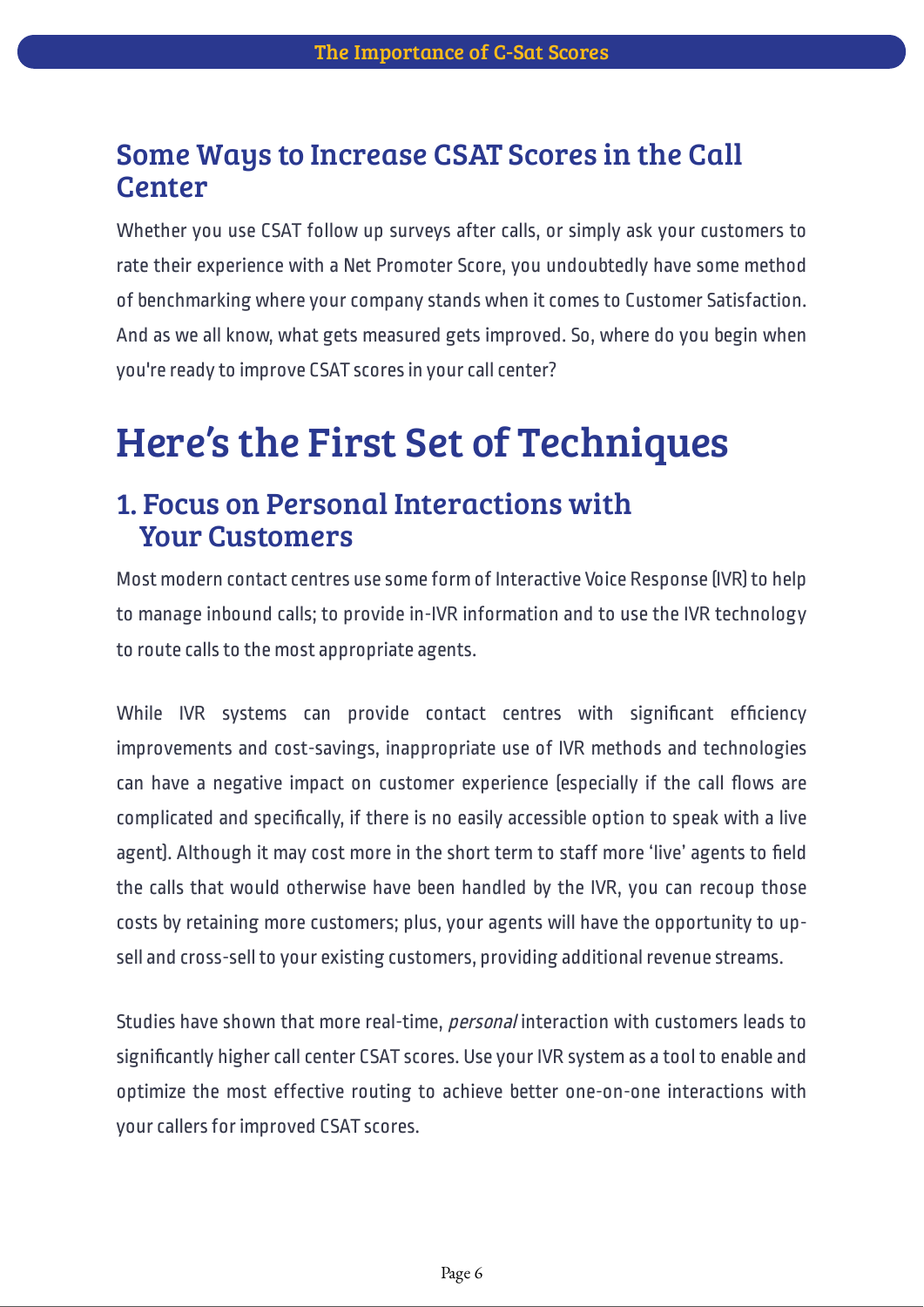### 2. Implement Advanced Call Routing Strategies

Advanced call routing strategies, such as geographic call routing and skills-based routing, can significantly decrease your call center's Average Hold Time (AHT) and Average Transfer Rate [ATR]. When these are improved these KPIs have a significant impact on improving CSAT scores in your call center. With advanced call routing, you can ensure that your callers are sent to the agent who is best equipped to handle their needs.

Use advanced call routing techniques, like skills-based routing and percentage-based routing, to ensure that callers are directed to the right agent the first time that they call. This essential call center software feature allows your business to reduce average hold time and cut down on unnecessary call transfers.

### Four Quick-Win ways to improve CSAT

- Support the Channels your Customers Want to use
- Resolve Customer Contacts at the First Attempt
- Handle Customer Contacts Fast
- Get as close-up and personal with your customers as possible

### Agent Job Satisfaction has a Significant Impact on CSAT Scores

Monitor Agent Satisfaction (ASAT) as closely as you monitor Customer Satisfaction

Agents are literally the face or voice of your company. When your agents are satisfied, it reflects in the way they provide service to your customers.

Provide sufficient training, and lots of timely and correct feedback through formal, structured coaching sessions as well as lots of on-the-fly impromptu coaching.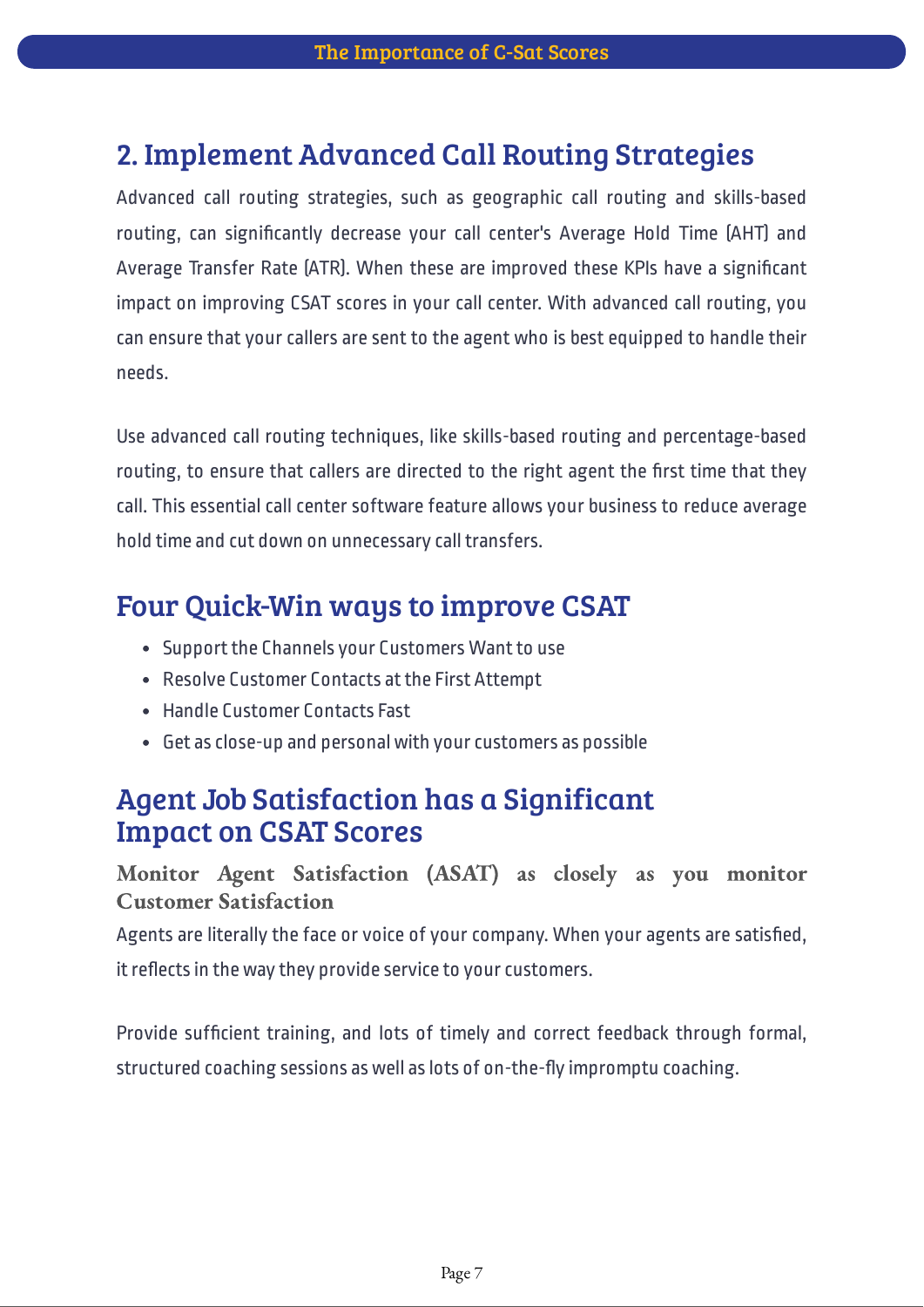Agent Empowerment - If your agents feel they have a large amount of control over their working lives, they will more likely feel that they can reach their full potential. This is empowerment, and when agents feel empowered, Customer Satisfaction improves – which can make a big difference to your CSAT scores, particularly if CSAT is one of the primarily measurement in the contact centre.

To improve CSAT by increasing agent empowerment, try out these ideas:

(Please note that some of these ideas may not be possible to implement in certain contract centres due of policy, process or other reasons)

- Let agents apply for special roles, such as subject matter experts, where they can take the time to improve their understanding of one area and share that knowledge with the rest of the team.
- Lower script adherence, while improving agent support systems (i.e. knowledge bases, screen pop and communication tools), so agents aren't so restricted in how they can support customers.
- Give agents a say in how they're assessed. If the team understand how their performance is being evaluated – and maybe even have a say in that process – they will feel more comfortable in being innovative to improve CSAT.
- Show appreciation to agents who go the extra mile to support the customer, sharing what they did and maybe even training it as a best practice, so what was once a nice gesture to improve CSAT becomes a systematic strategy.
- Improve schedule flexibility, so agents have a greater input into when they work, increasing employee engagement, which is so closely linked with CSAT. This can be done by using tools to arrange shift-swaps via mobile apps, for example.
- For more tips like this for improving agent empowerment, read our article: What Does Employee Empowerment REALLY Mean?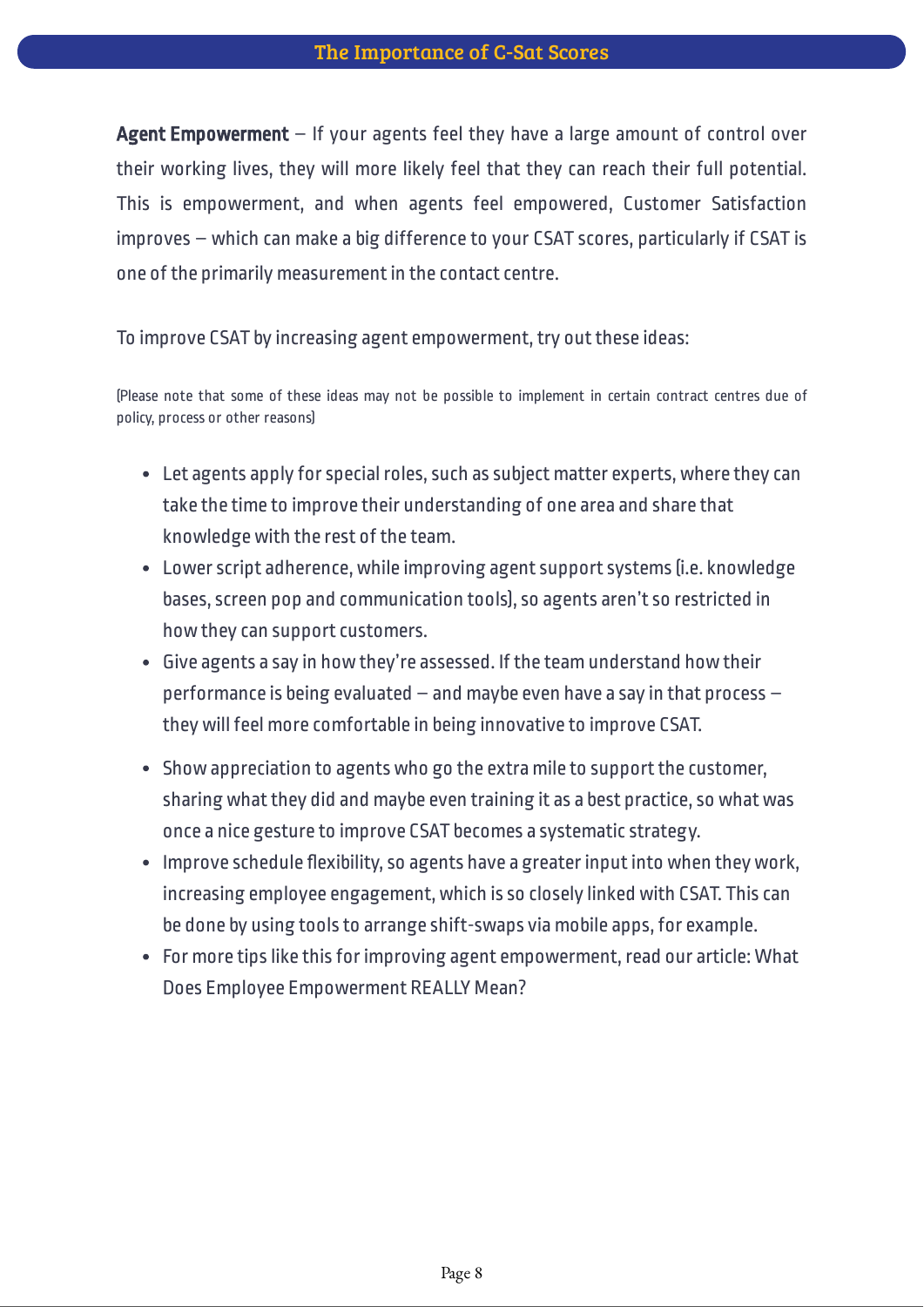### Reduce Customer Effort to Increase Customer Satisfaction

Many organizations try to achieve "silent service" by following business models like Amazon. This is where they take an organization-wide strategic approach, that the best way to improve CSAT is to remove the source of problems before they occur, so customers have no need to call into the contact centre, where CSAT has the potential to drop. Here are some ideas to work with…

- Take the legwork out of the conversations. The agent needs to do as much of the thinking and the proactive contact as possible, so educating agents on the customer journey and how to best use probing questions is important.
- Give agents the customer's interaction history so they can see the value of the customer and where they are in their journey from what's gone on in the past. This saves the customer effort, in terms of not having to fully explain themselves.
- Use caller ID and routing to personalize the call, as you can recognize customers from their phone numbers and route them through to the last agent they spoke to. This will reduce effort, as the customer won't have to repeat themselves.
- Inspire the right attitudes by creating a positive culture and designing an environment that meets the values of your customers, to encourage smooth interactions that lower effort.
- Create "How to" Videos. Let's not forget, most customers now look for the answers online before phoning in to the contact centre. So, helpful video content – that's easy to engage with – and easy website navigation are critical in terms of reducing effort.

### Improved Customer Experience leads to Improved CSAT

A good customer experience is impacted by a number of things, but if we can look for non-invasive CSAT insights at every key step of the customer journey, we can see where the greatest CSAT gains can be made. We can then also add rewards at certain touchpoints, where we can most positively influence customer emotion.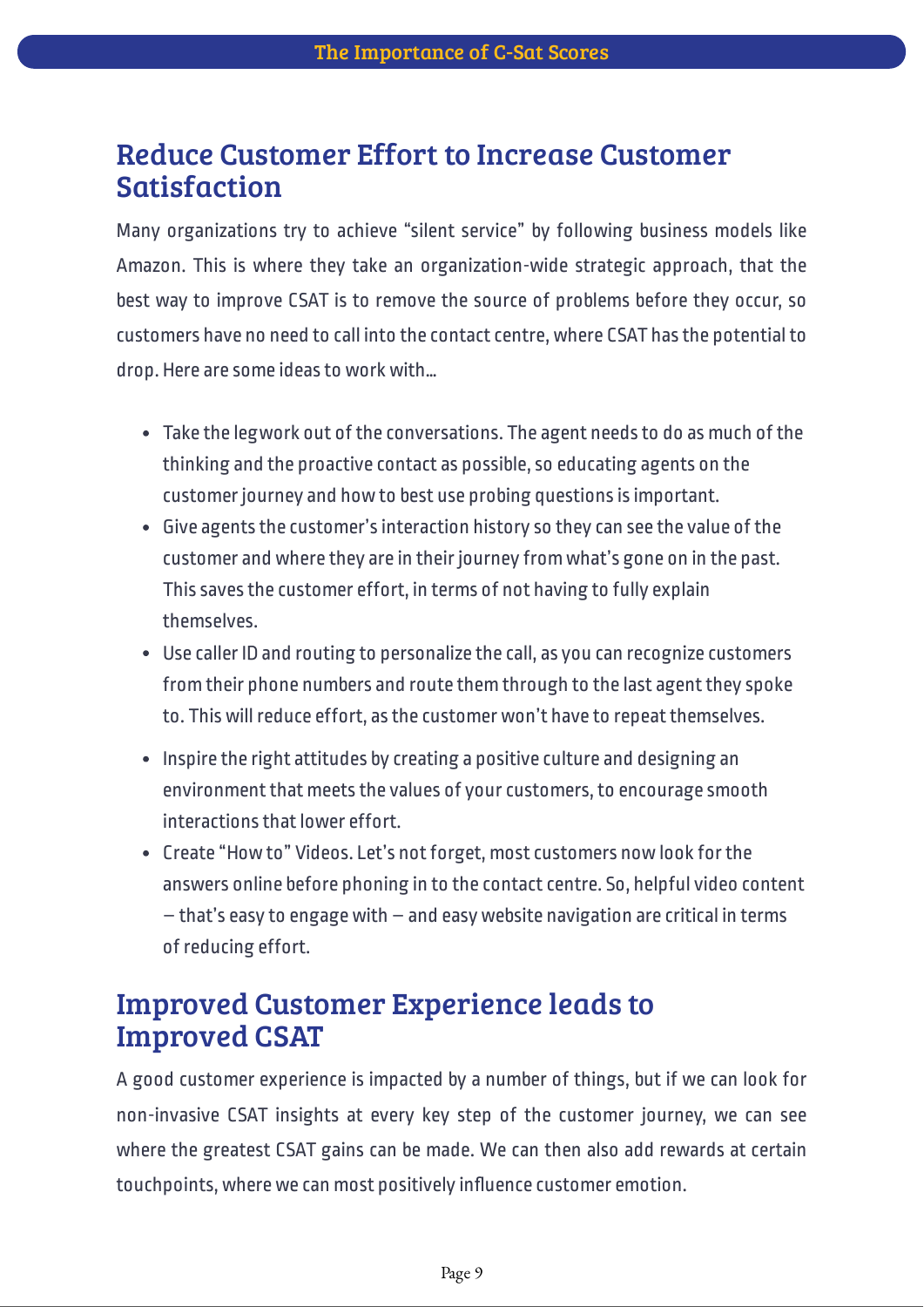- Become customer-obsessed and use customer feedback to gain a clear understanding of your customers, maybe creating a set of customer promises and commitments from your research and ensuring that you are hitting them at every touchpoint.
- Get emotional and perhaps try to define the emotions that you would like to evoke within the customer experience. If you can focus each department around this goal, you can create a branded customer experience.
- Involve the whole team in journey mapping so you are united behind a universal goal in how to improve CSAT and so that everyone knows what they are responsible for. Doing this will also help you to plan "moments of wow" within your journeys.
- Think proactive by adding rules to your customer journey, so you can intervene before the customer calls in to the contact centre. Having a proactive strategy allows you to improve and simplify the customer experience, also helping to reduce effort.
- Be personalized by doing things like developing customer profiles, working with marketing, to find out the four or five groupings of customers that access your services and train agents to spot them and deliver a different kind of service. If you can hook this up with your CRM then that's even better.

### Monitor & Meet Customer Expectations

With leading brands becoming so difficult to deal with, customers have higher expectations of your brand than they previously might have. If you do not meet these expectations, achieving good CSAT results will be tricky – so managing and exceeding expectations is becoming an increasingly important task.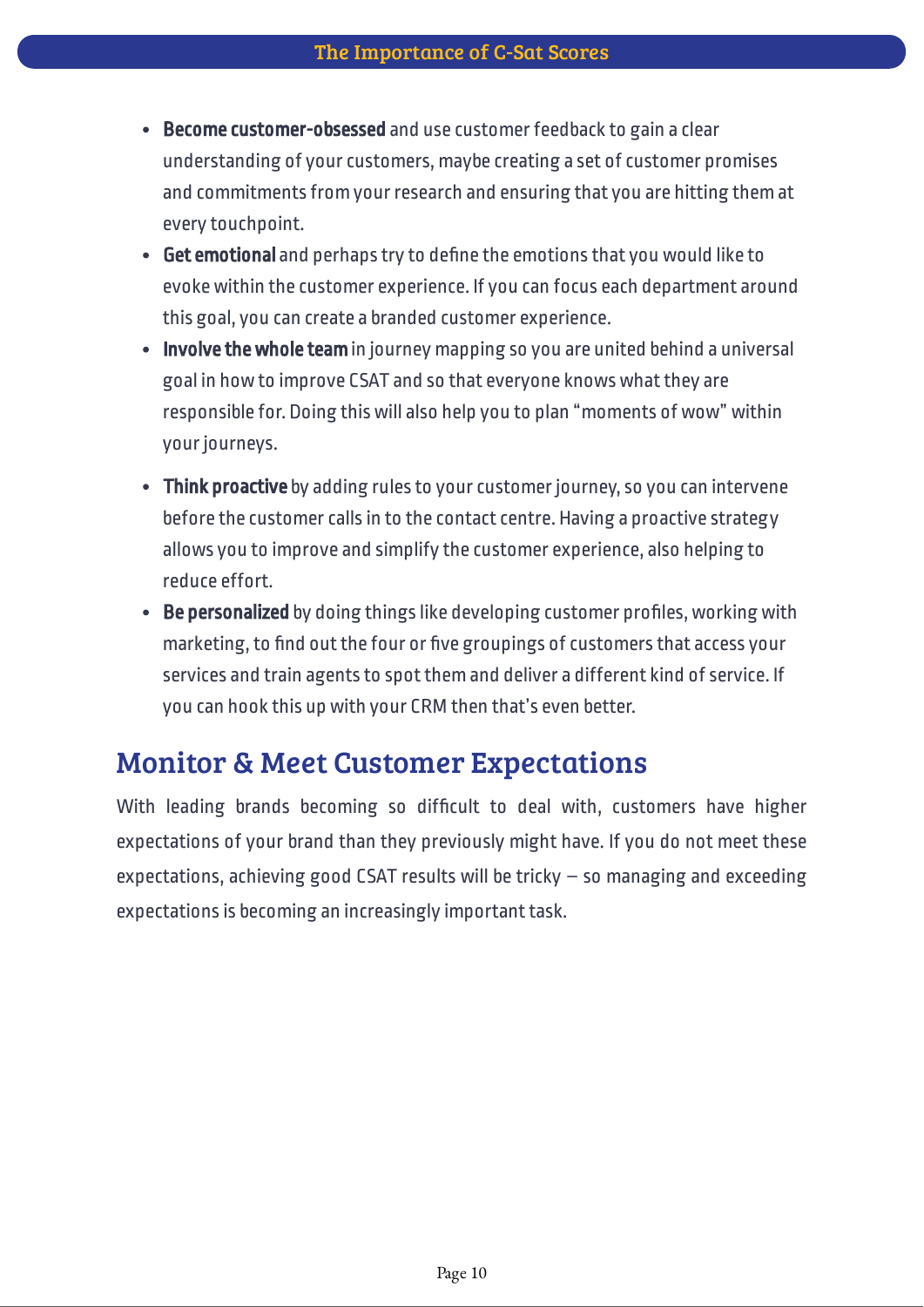- Train the team to manage expectations. This is important, because the first stage in exceeding expectations is setting them. So, you want to train agents to underpromise and over-deliver, so you can give your CSAT scores a big boost.
- Be careful in language choices. People are very good at hearing what they want to hear, so agents need to be careful in giving next steps, and Marketing also need to be wary that they aren't setting expectations that are unrealistic for those in the contact centre to live up to.
- Prepare for vulnerable customers and set yourself apart from your competitors by supporting those who need it most. The customer's family and friends may well be so impressed that they do business with you too.
- Share best practice of how agents have been able to boost CSAT scores by exceeding customer expectations, so other agents can be trained to follow suit.
- Turn around negative experiences by sincerely apologizing, reassuring customers and taking ownership of the issue.

### Here are Another 16 Ways to improve C-Sat

### 1. Offer VIP treatment

Why does American Express refer to its customers as "members"? Well, there's a lot of power in labelling customers as anything "special" or "VIP".

It's human nature to enjoy feeling part of something exclusive – or to feel like you're getting a better deal or service than others.

From loyalty programmes to the kind of customer service you offer, there are plenty of ways to make your customers feel special. Simply acknowledging that they're a highly valued, loyal customer when they call can be effective.

If your contact centre technology allows you to route based on CRM data, you already have the tools to prioritise VIP customers.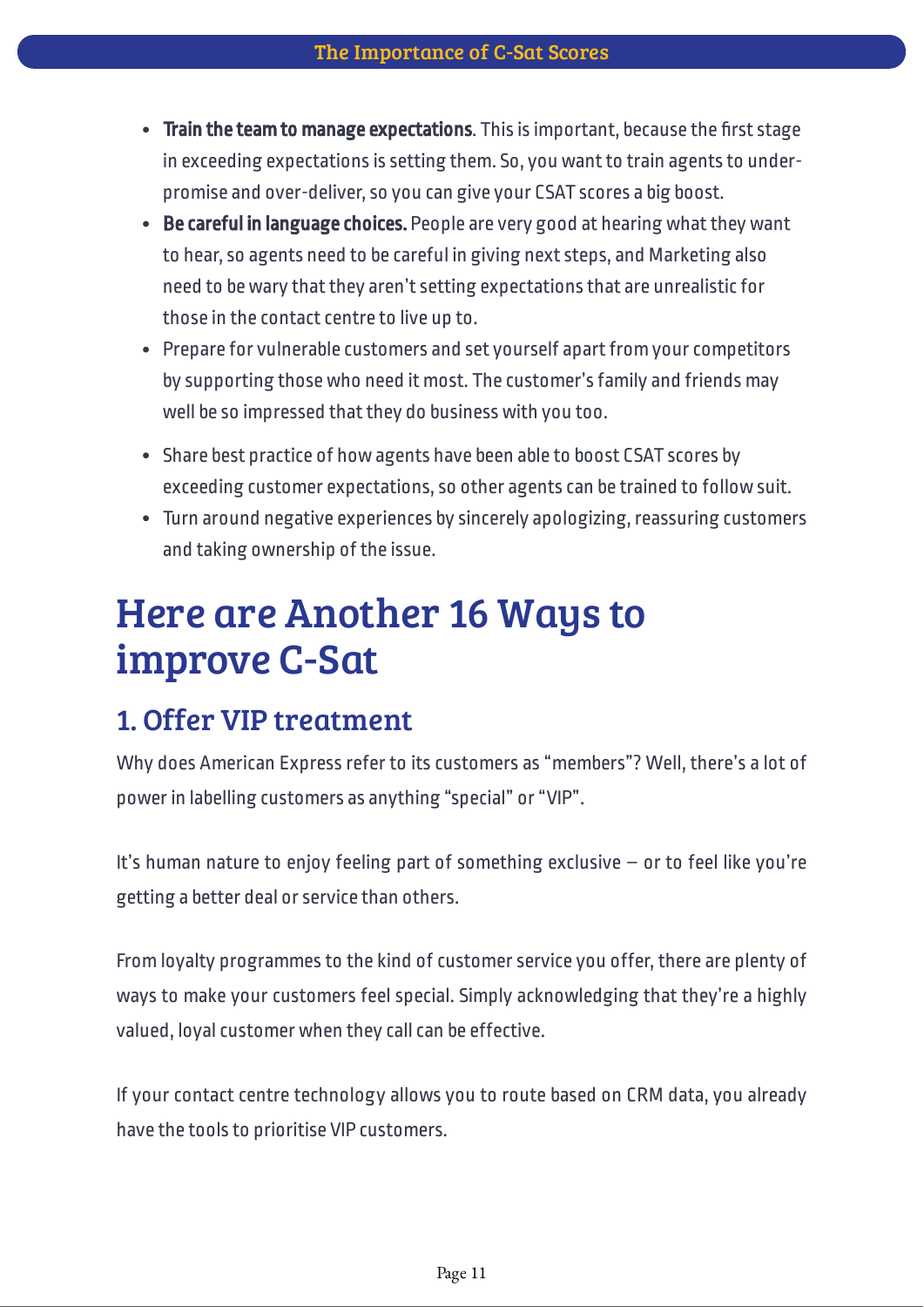### 2. Go the Extra Mile

"Always give people more than they expect to get" is a simple but powerful quote by Nelson Boswell, which could be easily applied to any area of life.

The key here is in the surprise element of getting more than you expected. For instance, imagine you expected to receive a free mug, but were actually given a free mug and a 20% discount voucher. Then imagine you expected to get the voucher and the mug from the beginning. The second scenario just isn't as exciting  $-$  because you got what you were expecting.

Happy customers are those that got more than they expected – in terms of product or service.

#### 3. Review Your Social Customer Service

Social customer service may not account for a big proportion of customer service interactions, but failure to respond via social channels can lead to a 15% increase in the churn rate.

Social networks can have a significant impact on how customers see your brand. Shoppers not only have heightened expectations when it comes to social media service, but if you get it wrong, your mistakes are out there for all to see.

### 4. Spread the "FAN" Acronym to Promote Good Service

Turn customers into fans by having agents follow this FAN acronym:

Find = Use your questioning expertise to understand the root cause of the problem.

Action= Identify the right course of action, agree this with the customer and ensure it happens.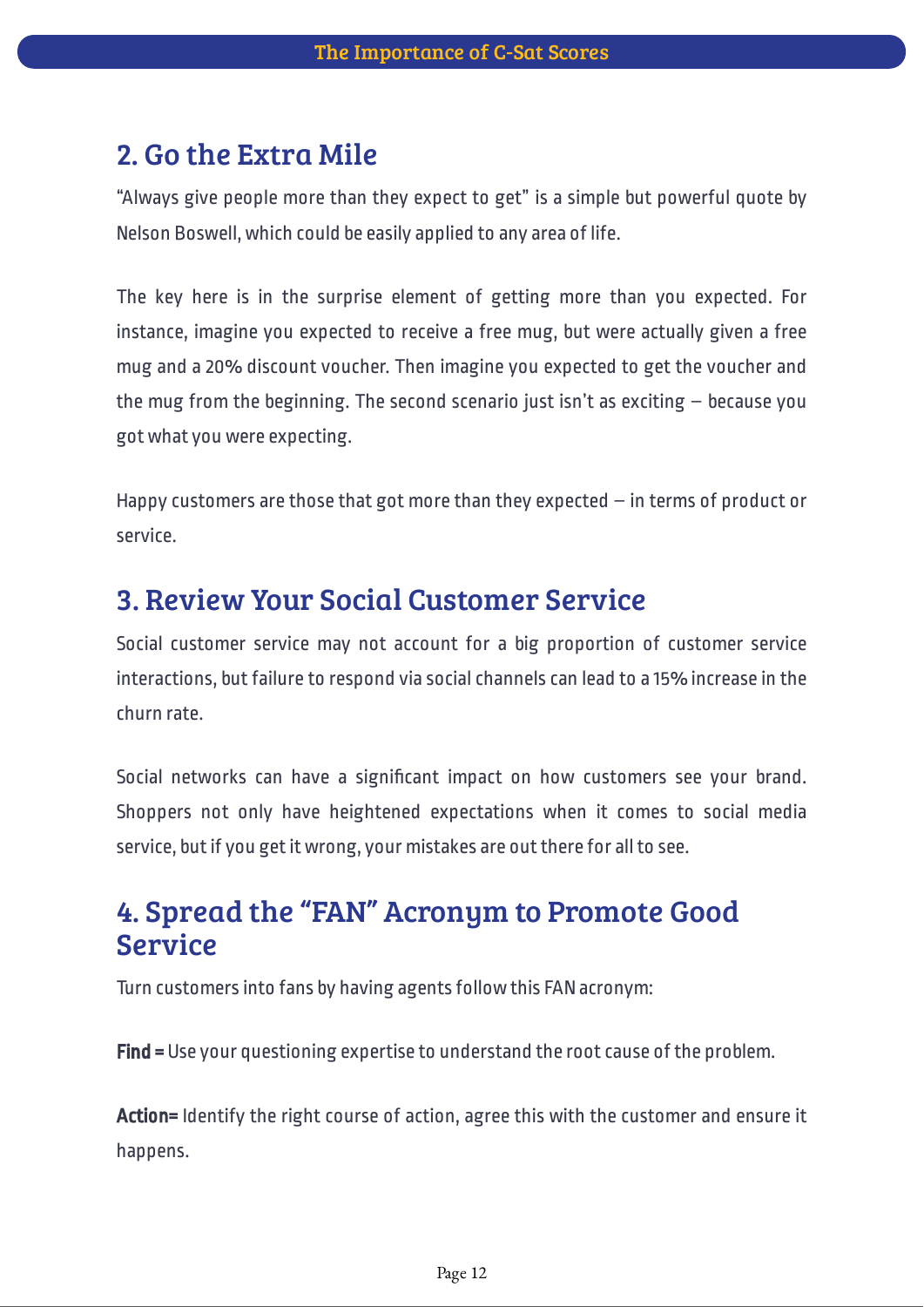Nice touch= This is where we surprise and delight our customers. A follow-up call is nice and thorough, and if it's tailored to the customer it can be really special, but is there something else we can do to really wow them?

### 5. Develop a series of "Power Hour" training Sessions.

Adding a 'power hour' of specific training to an agent's weekly routines can be extremely helpful in continuously reinforcing your customer-centric business model. These training sessions might involve analysing an agent's favourite call of the week… or their most disastrous.

Supporting and polishing up their frontline agent skills  $-$  such as use of emotions, empathy, openness, listening and influencing  $-$  are all critical factors in helping boost customer satisfaction.

Instead of being the initiator for which skills these sessions should focus on, why not allow agents to set the agenda for their own training and development? Giving the team the ability to recognise which skills need improving may also encourage a sense of responsibility and trust.

### 6. Learn from Your Dissatisfied Customers

Your dissatisfied customers will be the ones that deliver the most insight about your business and customer service techniques. Listen to them.

This may be through customer focus groups, immersion sessions, call monitoring or the use of interaction analytics.

By acting on the feedback or data that has now been collected, companies can proactively resolve issues/take corrective actions throughout the customer journey, before the issue repeats itself or escalates. This can boost customer satisfaction as well as retention.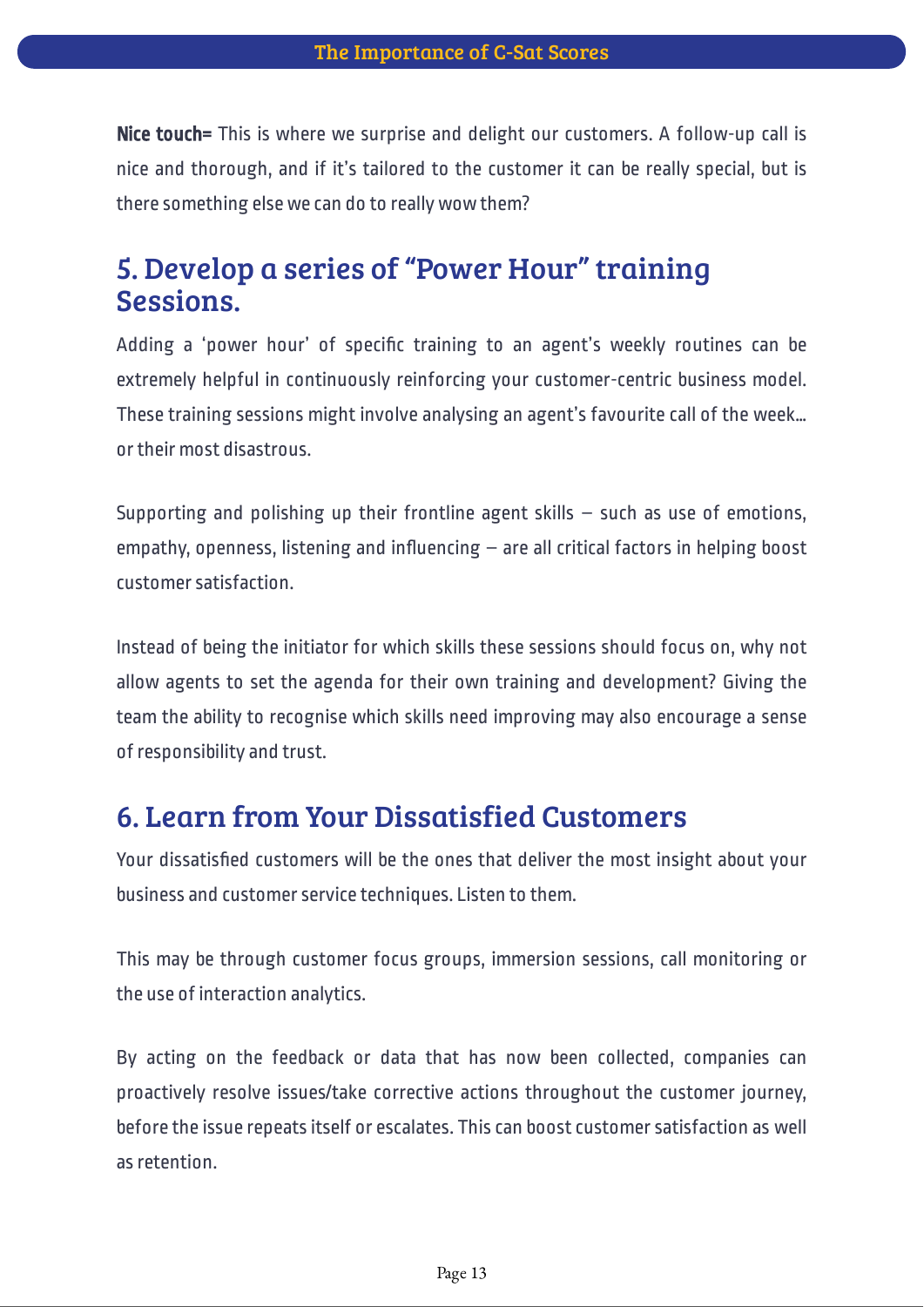### 7. Provide a 'Personal Touch' for Customers

Unfortunately, there are bound to be many communications with customers that do not end positively, or do not go the way you would have liked them to have gone.

For those communications, why not isolate them through 'tell-tale' indicators such as those which do not fall under the first call resolution category or those which had a high average handling time.

Once you have isolated these tell-tale communications, show your customers that you really care by sending them a personalised email. This email could ask them if you can do any more to help or if they think the company's communication could be improved. And it could perhaps offer the caller a voucher or some type of compensation to make up for their misdealing's.

### 8. Boost Agent Morale Through Motivational Games

Introducing the idea of gamification into the contact centre can help keep motivation high and boost engagement, in order to maintain quality customer service representatives and consistently drive high levels of customer care.

Some examples of games/competitions can include a first call resolution 'crown', which employees could compete for weekly. Another might be a daily contest for the best customer feedback scores. The end prize for these may be a half day off work or a bottle of champagne!

Gamification features are also available within many workforce management systems. Some of the features of these include awarding points for a seamless timecard, approval of timecards, perfect attendance, overtime-related bonuses, etc. Different points values can be assigned depending on each action.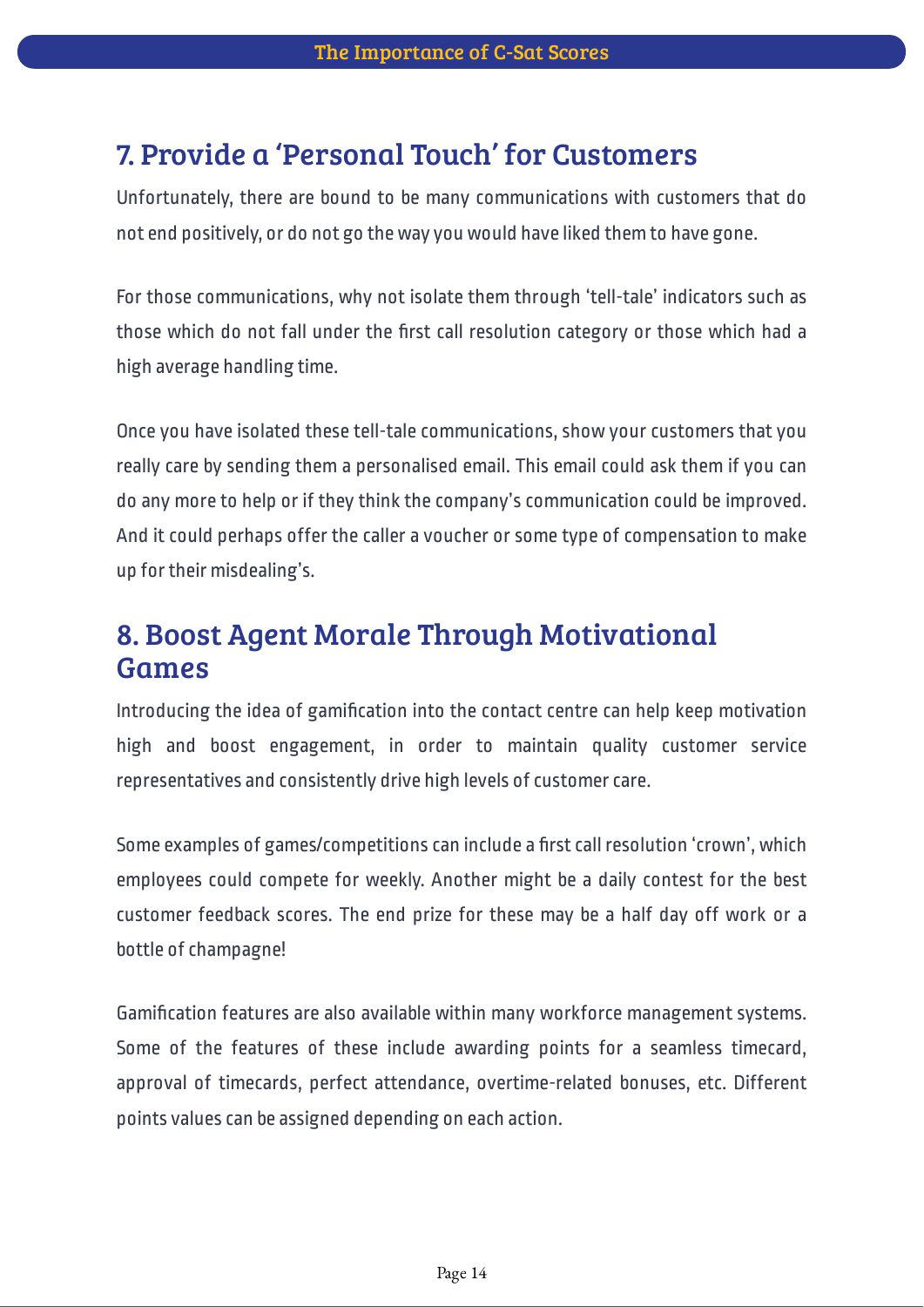### 9. Do Each of the Three Following Best Practices

- Identify problems that originate outside of the contact centre, while informing non-customer-facing departments of the impact they have on the Customer Experience (CX). Failure demand can sometimes make up over 50% of contacts.
- Ensure all customer touchpoints are covered in your Voice of the Customer (VoC) programme, identifying where to focus most efforts initially.
- Make Customer Experience (CX) and the Voice of the Customer (VoC) outputs highly visible in the contact centre, via lots of communications, celebrating success, etc.

### 10. See What's Going on in Digital

60% of customers go online before engaging with a contact centre, so it makes sense to close the gap by finding out what it was online that caused them to reach out to your contact centre.

Your online team will want to know why customer demand was leaked into the contact centre from the website, while the contact centre will benefit when the online experience is optimised.

So, consider improving the links between those who work on the company website and the contact centre team.

### 11. Look at What's Happening Outside of the Contact Centre

Start applying analysis to all the calls coming into your contact centre, using tools such as Rapport, so you can work quickly to eliminate customer journey bottlenecks.

By doing this you can highlight and ultimately eliminate the many repeat calls, failure demand, incorrect messages and out-of-hours contacts that can do so much to damage brand experience.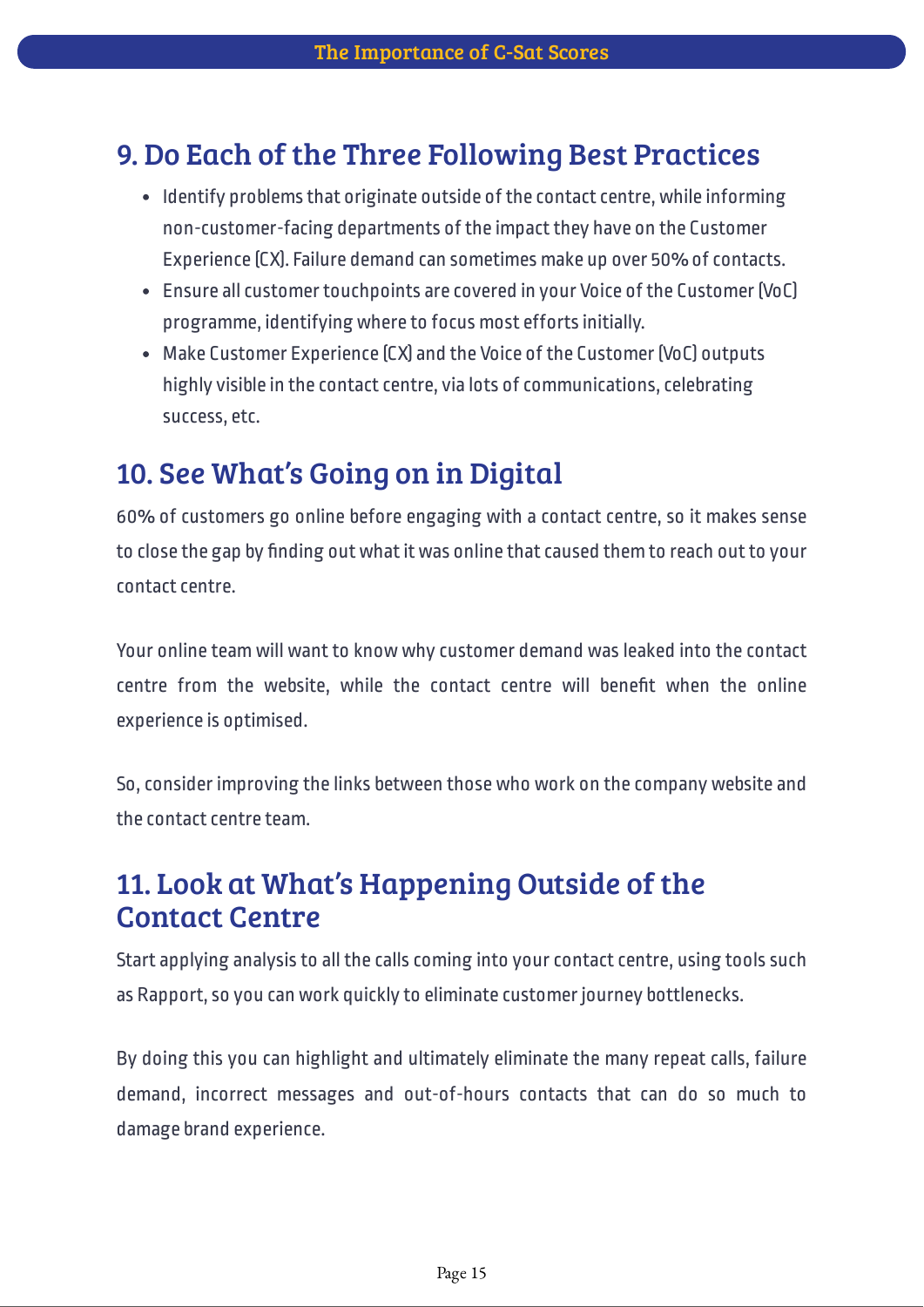### 12. Don't Use Average Handling Time as an Agent Target

If you are still targeting your agents on traditional metrics such as Average Handling Time (AHT) then it's hard for them to concentrate on delivering excellent customer service.

Simply refocusing on the right metrics can make a significant difference, perhaps moving away from time-based metrics to those that have greater insight into service quality, such as First Contact Resolution (FCR).

### 13. Set A One-Month Coaching Competition

Use Voice of the Customer (VoC) insight to identify the bottom five performing agents in each team and focus on factors that agents can control such as knowledge and soft skills.

Then, set a one-month coaching competition for all managers to work with the selected underperforming agents to try to get the best possible aggregate improvement.

The manager with the biggest team swing in Customer Satisfaction (CSAT) scores wins a prize, and the agent with the biggest improvement also wins a prize.

### 14. Review Your Scripts

Sometimes an agent's strict adherence to a script can bypass common sense and cause anything but customer delight. So, give agents the freedom to act with common sense and not stick rigidly to a script regardless of the circumstances, to deliver quick wins with customer satisfaction.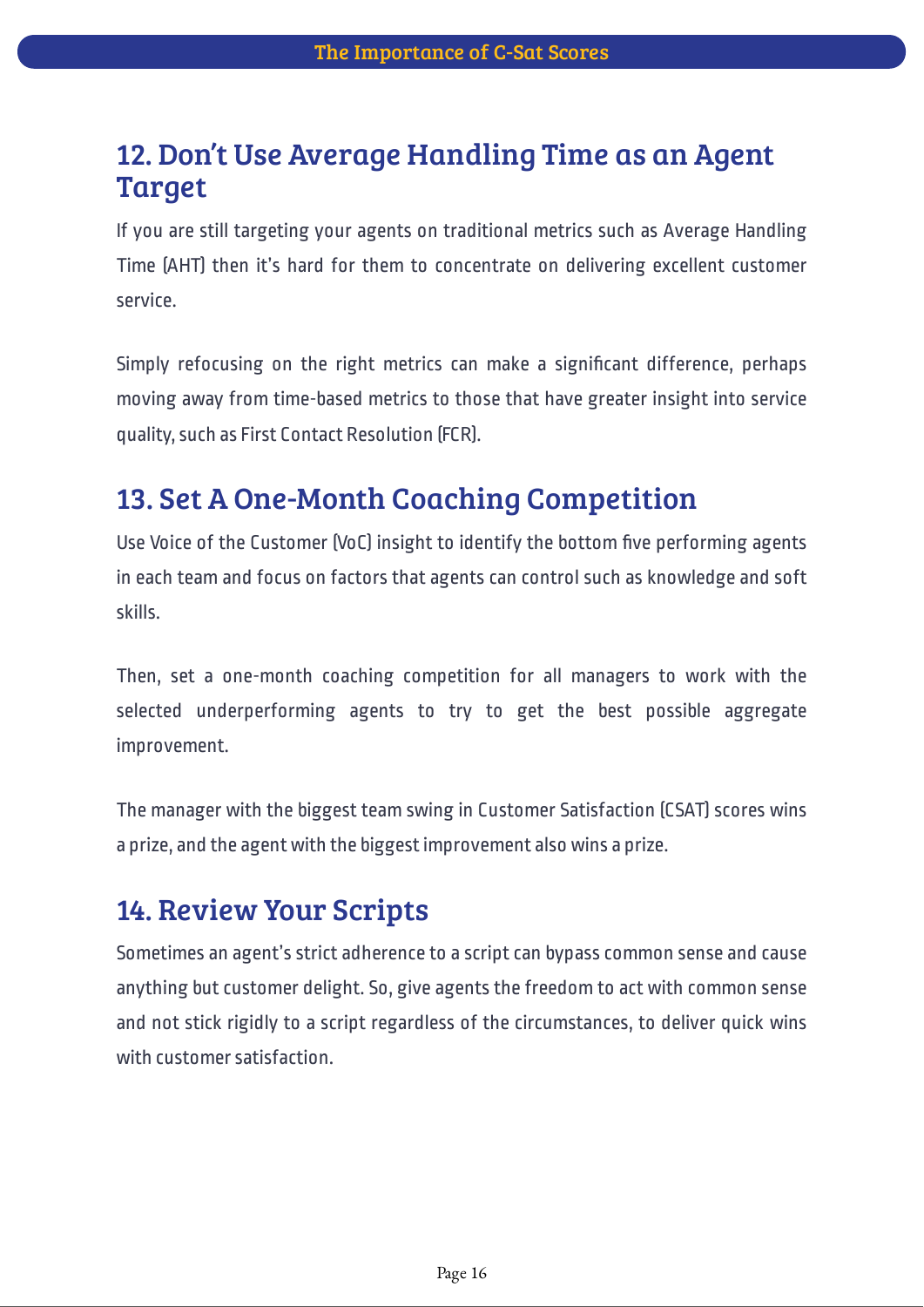For example, if a customer who has not had their problem resolved is asked: 'Is there anything else I can help you with today', it is likely to be met with a negative response. Unsurprisingly, this lack of common sense is likely to increase dissatisfaction as the customer hasn't been helped yet.

Measuring customer emotion at these points, either through interaction analytics or calculating a Net Emotional Value (NEV), will give you insight as to whether your script needs a rethink.

### 15. Identify Drivers of Customer Effort and Repeat Contact Reasons

Around 30% of all customers report spending a high level of effort to resolve their problem. Often, by the time a consumer makes a call to an agent they are already frustrated and ready to take out their anger on the next person they talk to.

Switching from the web to the phone, having to re-explain an issue, and having to contact a company repeatedly are three of the biggest causes of customer effort. Most of these efforts can be avoided if your contact centre is designed to resolve queries first time.

And remember, your agents are often the best equipped to tell you where the areas of high customer effort really are.

### 16. Develop a Self-Service Strategy

The majority of customers, across most demographics, prefer self-service for simple interactions.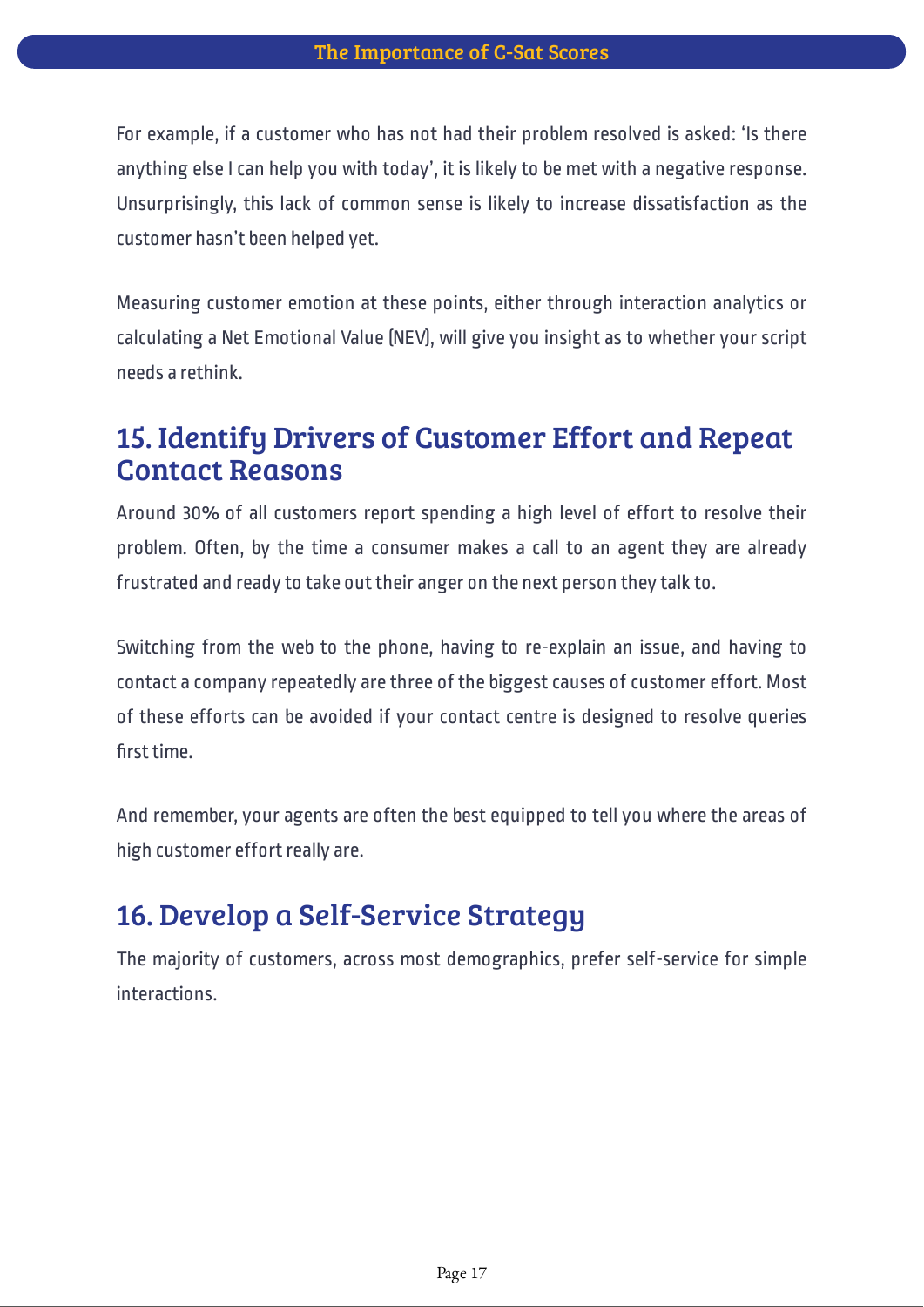## 31 Quick-Fire Tips: How to Improve Customer Satisfaction

#### 1. Never say no to a customer

Our golden rule: never say no to a customer. If a customer service rep can't deliver a solution for the customer, they escalate this to their team lead, so strategically we can resolve the root cause.

If we ever have to say no, it's a 'Disney No'; we turn a negative into a positive through freebies such as goodwill credit or free loyalty points.

### 2. Let them see your smile

Be positive… Let them see your smile. A positive experience and a customer care representative that leaves a positive experience will go a long way.

Customers can hear in your voice that you are smiling  $-$  it's hard for a lot of people to be angry when the person on the other end of the phone is happy.

### 3. Let your unsatisfied customers guide you

Listen to those that are dissatisfied and act on their advice when it rings true. Find out as much detail as possible. Maybe the problem started on Twitter and has now taken an email and 2 phone calls. How can you improve overall, not just the end problem?

### 4. Put the customer at the heart of your decisions

Put the customer at the heart of your decisions and take a balanced approach. Be focused on problem solving, not on the process.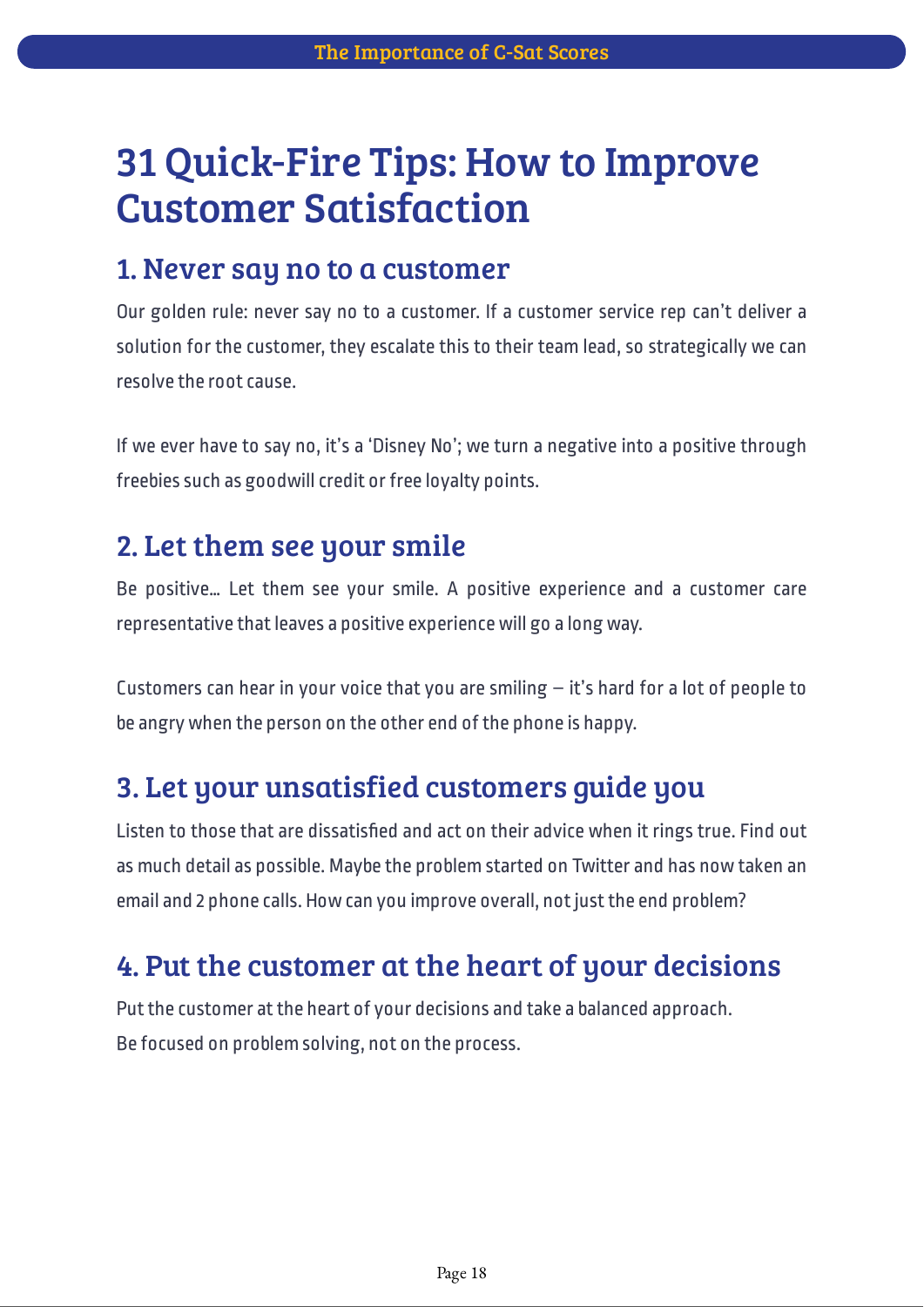### 5. Set the right expectations

Be precise and clear in your Terms & Conditions and customer communication, so you control the expectations you create. Keep your promises.

### 6. Show agents how their actions affect the company

It is not enough to train your frontline staff in the systems, procedures or knowledge for their part of the service chain.

We need to actively share the bigger organisational ambitions and give real-life examples of how their actions can impact the reputation of the organisation. This will remind agents of the importance of their role, which could improve customer–agent engagement.

### 7. Adopt training "power hours"

Adding training "power hours" to an agents' weekly routines can be really helpful to continuously remind and reinforce the customer-centric mind-set you need.

Support their soft skills regularly; the ability to manage their own emotions, positive language, listening, questioning, empathy, openness (as opposed to defensiveness) and influencing skills are all critical.

Follow the links to see our list of positive words and phrases and our set of empathy statements that boost rapport with the customer.

### 8. Train Team Leaders, not Team Managers

If management is mostly about the processes, schedules and targets, leadership is mostly about behaviour. So, train team leaders, not team managers.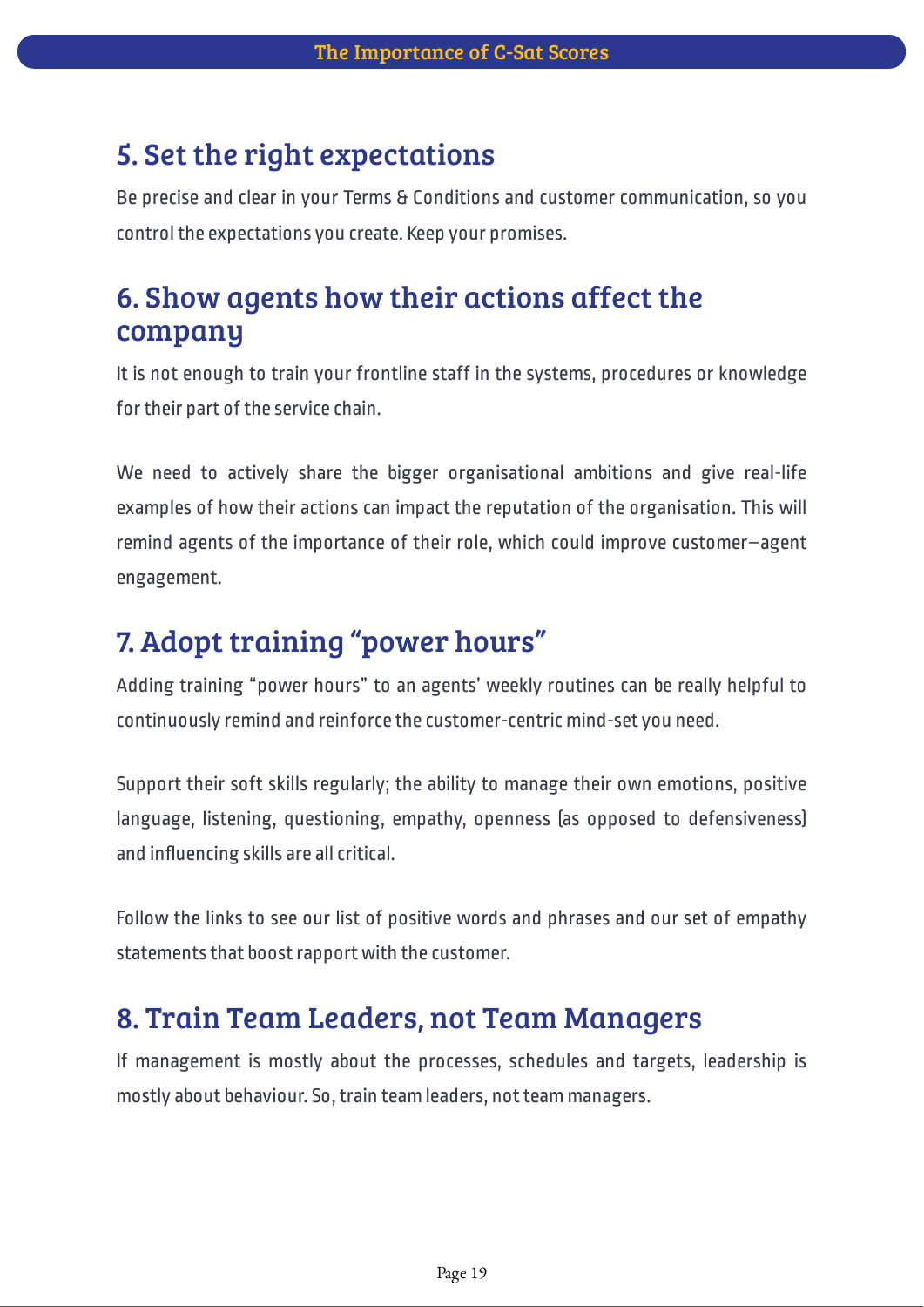Facilitate leadership sessions to train your team leaders to understand leadership styles, behaviours, decisions and reputation. This is key to them becoming successful and respected leaders.

Good team leaders support their teams to perform and develop and thus get the best results possible from their team members.

### 9. Train agents to have multiple interaction approaches

As a customer, I expect your agent to flex his or her style to meet mine, so that we have a good rapport and your brand feels like a 'fit' for me. It is important that the customer feels as if they are your number-one customer, regardless of the number of customers you serve.

### 10. Listen to the Voice of the Customer (VOC)

The contact centre is a great place to capture feedback from customers.

Using interaction analytics, it is possible to comb through every single customer contact and analyse the trends, problems and opportunities.

Acting on this data to proactively resolve issues in the service chain or to meet customer demands will improve customer satisfaction and retention rates.

#### 11. Personalise the customer experience

Customers want to be treated as individuals, not as statistics, so a joined-up omnichannel experience should be offered.

No matter whether I tweeted you, called you, sent an email, put a post on your Facebook page, or a combination of all of those, you know who I am, what I need and where it's up to.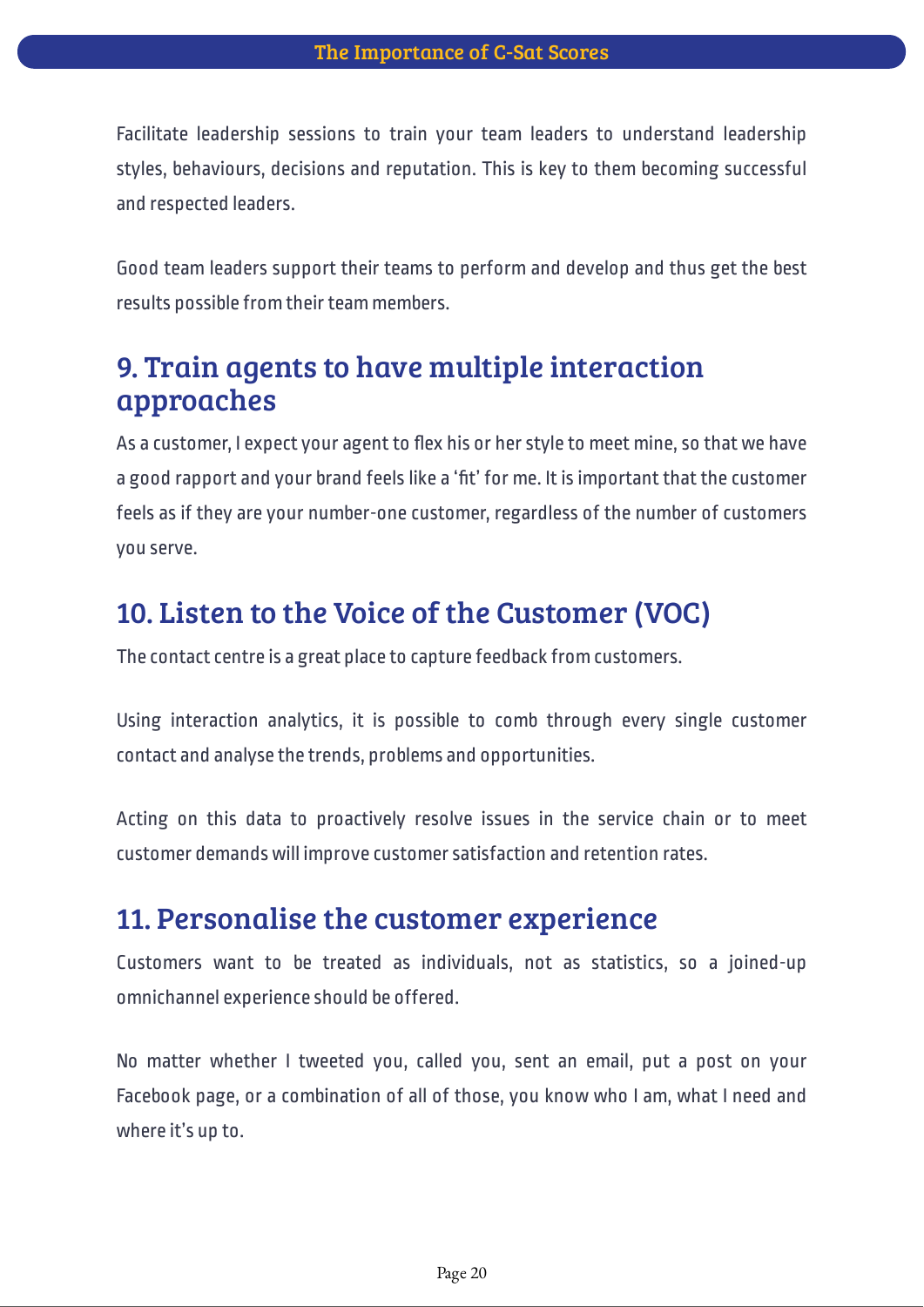### 12. Get agents to relay customer feedback to the wider business

As the call centre is a hub for customer feedback, it can be used to direct the voice of the customer into the wider business to drive real change.

If staff are constantly hearing the same customer complaints, get your agents to relay these complaints back to people who can act on the issues, to make sure future customers don't face the same problems.

### 13. Hold call-review meetings with agents

While we have limited time off the phones for training, I made an offer to the staff that they can send me a note about a call they would like to review with me. This might be because they are not comfortable with the way it was handled or because they think they did a good job.

We listen to the call together and discuss how it went and I can give real-world tips on how it might have been handled more successfully or recognise their strong performance. This results in either improved performance or improved agent morale, which can improve customer satisfaction.

### 14. Make moves to boost agent morale

We have introduced fruit at the centre of the Support Centre to get the agents moving and a dartboard in one of the boardrooms to allow staff to interact with each other. We also moved the water cooler across each end of the office. The office relationships and atmosphere have completely changed and it's amazing how that has impacted the response from the customers positively.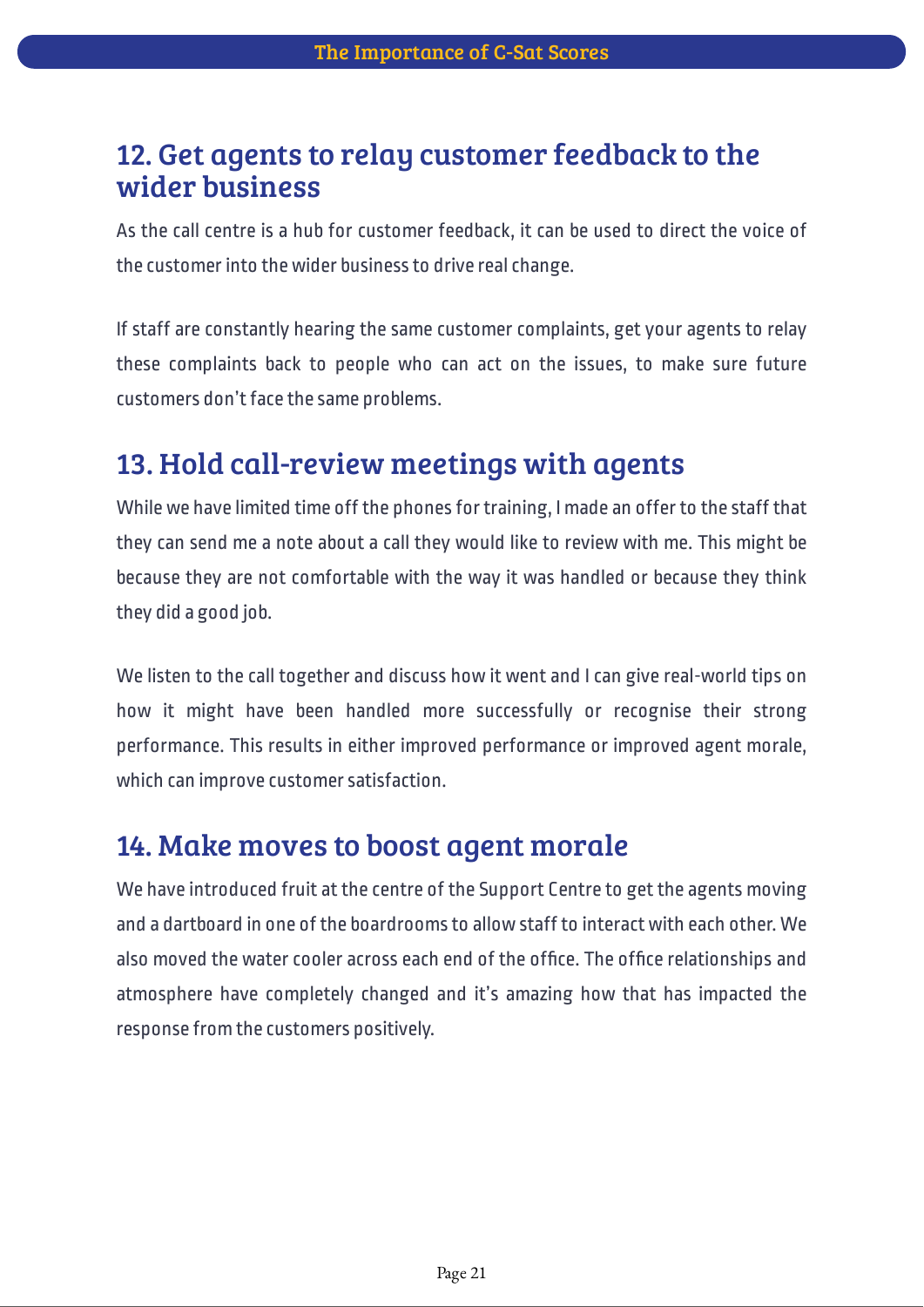### 15. Put management in the shoes of the customer

When anyone (managers/supervisors/agents) is listening to calls, make them stand up during any time the agent puts the customer on hold. It's a great way to demonstrate just how long it feels to the customer.

By doing so, managers may be more motivated to better equip call centres to handle problems, and agents could be more motivated to decrease hold time, resulting in a great experience for the customer.

### 16. Under-promise and over-deliver

An age-old edict: "never over-sell and under-deliver". Make sure expectations of service levels are established, published and met consistently!

### 17. Present a sample of customer complaints in team meetings

Get team members to present a sample of the customer complaints in the weekly team meetings. This allows the team to review the problems faced and feel engaged in the process of coming up with longer-term solutions.

### 18. Respond more quickly to emails

With social media, this is the age of the instant answer. A one-working-day turnaround for email is too slow!

Try to send a reply quickly, even if it is just to confirm you have received their email and to set expectations for when they can get a proper reply.

### 19. Tone is very important

Always use positive words with a genuine interest in the customer's needs. Tone is so important with the customer not being able to see us.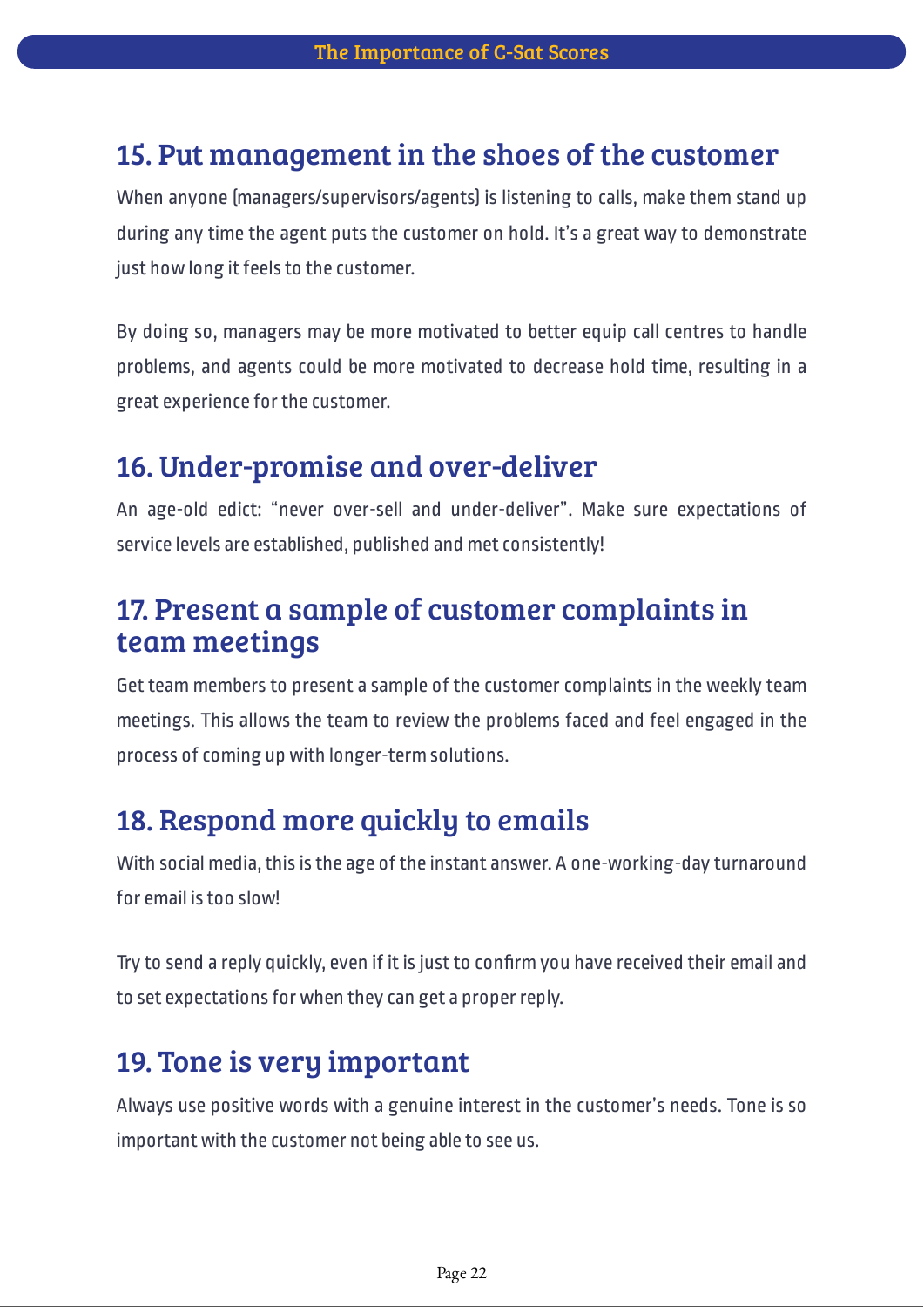### 20. Allow the team to listen to and score their own calls

In a previous role I encouraged my team to listen and score their own calls. This built buy-in to a predominantly uncomfortable coaching session by giving agents the opportunity to identify their own areas of improvement with customer satisfaction

### 21. Improve your service levels and queue time

An obvious way to improve customer satisfaction would be to increase service levels and decrease queue time. But, if you wish to do this, you will need more agents in the call centre.

You can find out how many more staff you would need to employ to improve your service level and queue time by using our version of the Erlang Calculator, which factors in shrinkage.

### 22. Throw away the scripts

We have found that scrapping the script has had a huge positive impact, treating the customer as the individual that they are  $-$  talking to them like a fellow human being has seen us receive feedback for being friendly and approachable and is bringing people back time and again.

### 23. Treat the customer as you would a friend or business partner

Take care of the customer end to end. Treat them as you would a friend or business partner. Do not get stressed about KPIs such as AHT. Only get stressed, if necessary, about the impression you leave in customers' minds.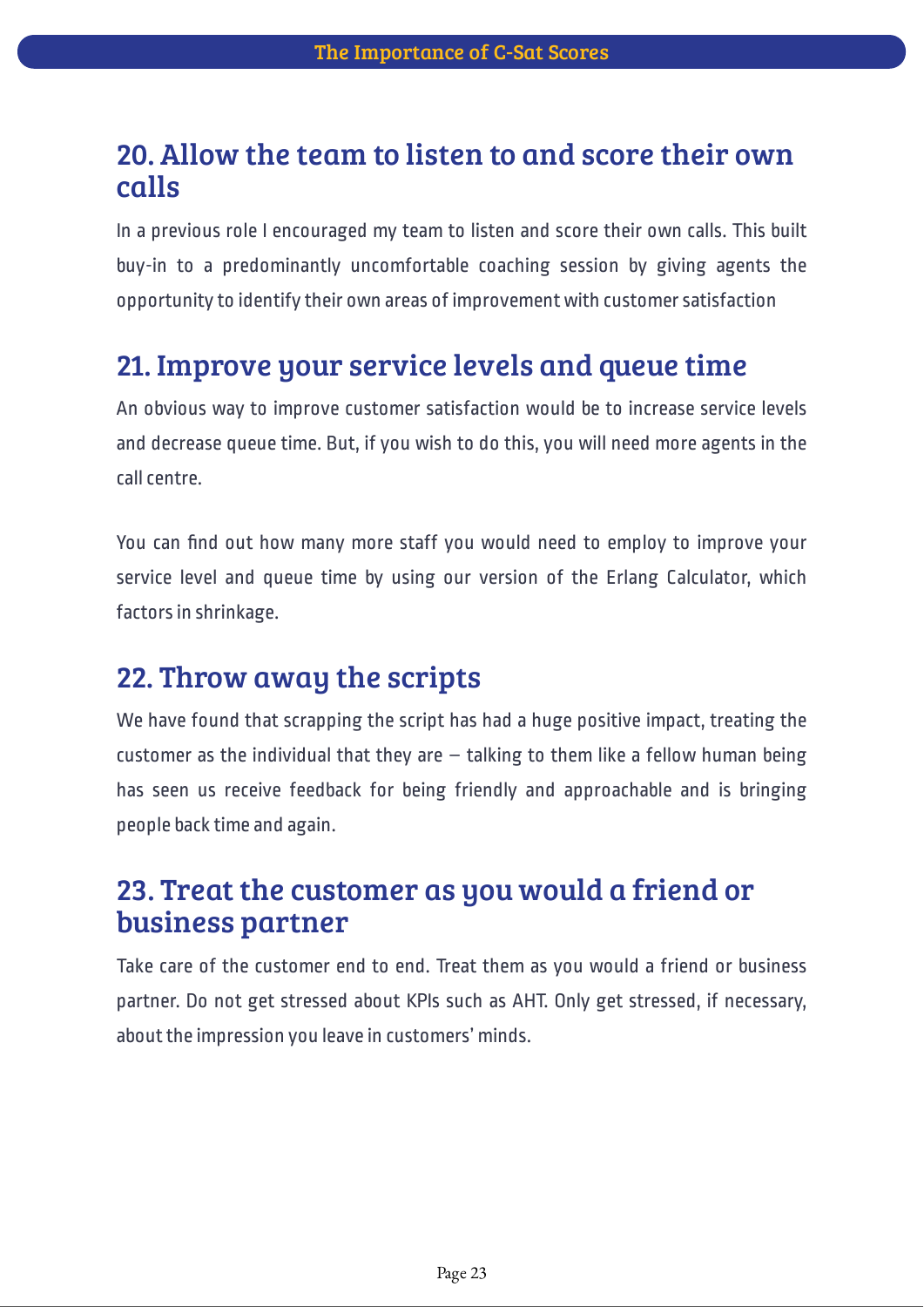### 24. Make other departments understand your role in customer service

If the culture in the rest of the business is different from the service team, make sure everyone in your company understands the impact they have on the success of the business.

Show them how their actions affect the customer experience as well as the cost to the business.

### 25. Keep in touch with the customer

Plus 1's work for us. A follow-up call or a box of chocolates, or a free trial of a paid feature. Show that they are valued customer  $-$  a small token can make all the difference.

### 26. Share experiences through the company

My tip is for constant feedback throughout the complete customer service organisation. Every employee is listened to, and experiences are shared throughout the company to improve processes.

### 27. Senior managers should match words with behaviours

Customer-friendly words from the 'top' should be matched by personal behaviours and policies.

### 28. Reward positive behaviour

When KPIs (key performance indicators) are good, the team is given a budget to do something fun (they pick it themselves). If the KPIs are bad, the budget is zero.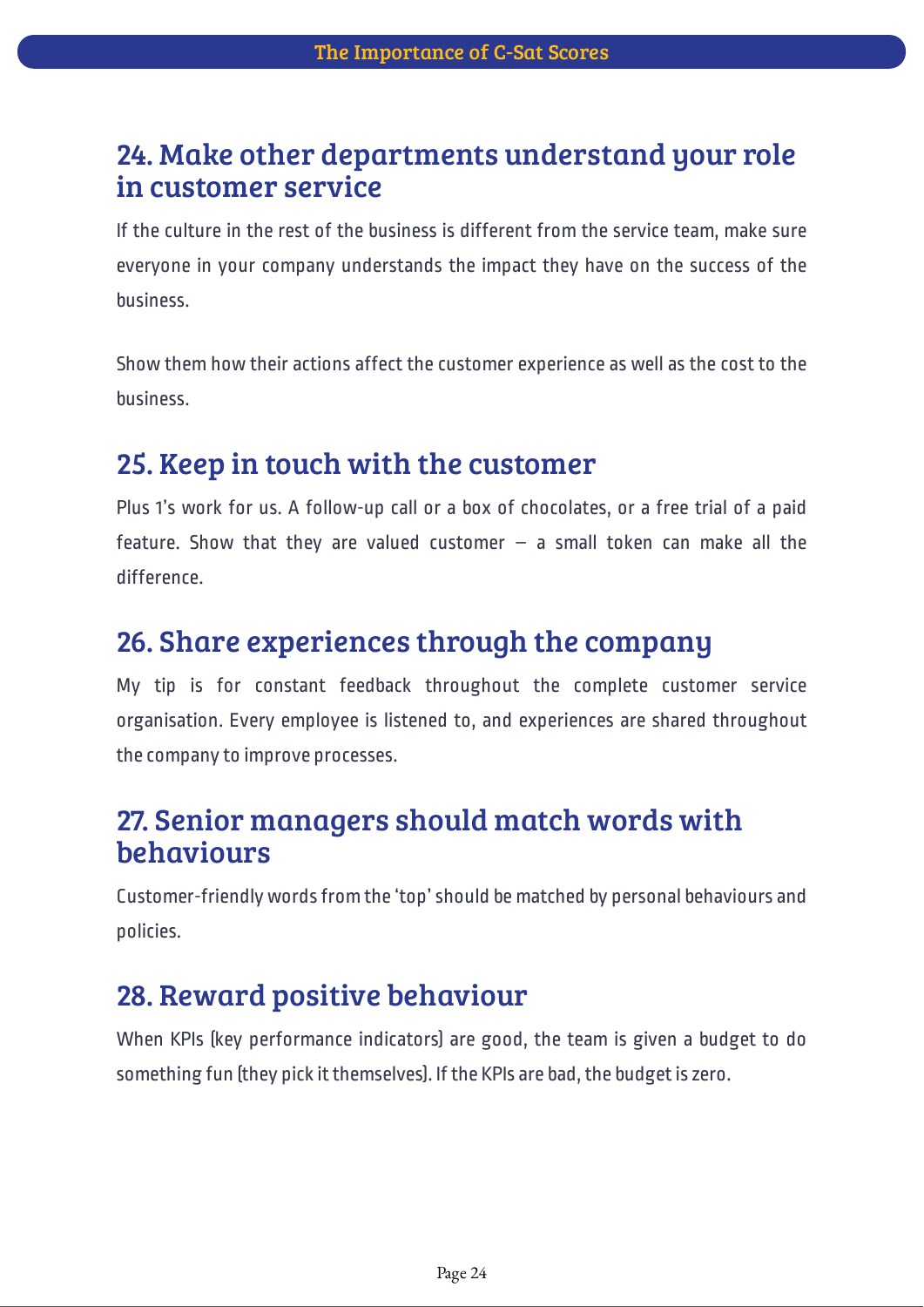### 29. Show that you care

Understand your customer's business and show that you care when users are facing an issue. Act with sympathy as well as fast and understandable solutions.

### 30. Use customer focus groups

Use customer focus groups to find out what the customers themselves think makes them satisfied.

### 31. Be honest

Be honest. Customers appreciate it! Listen to your customers and educate them for better understanding. You can engage them more if you let them see the bigger picture and the background of some of your decisions.